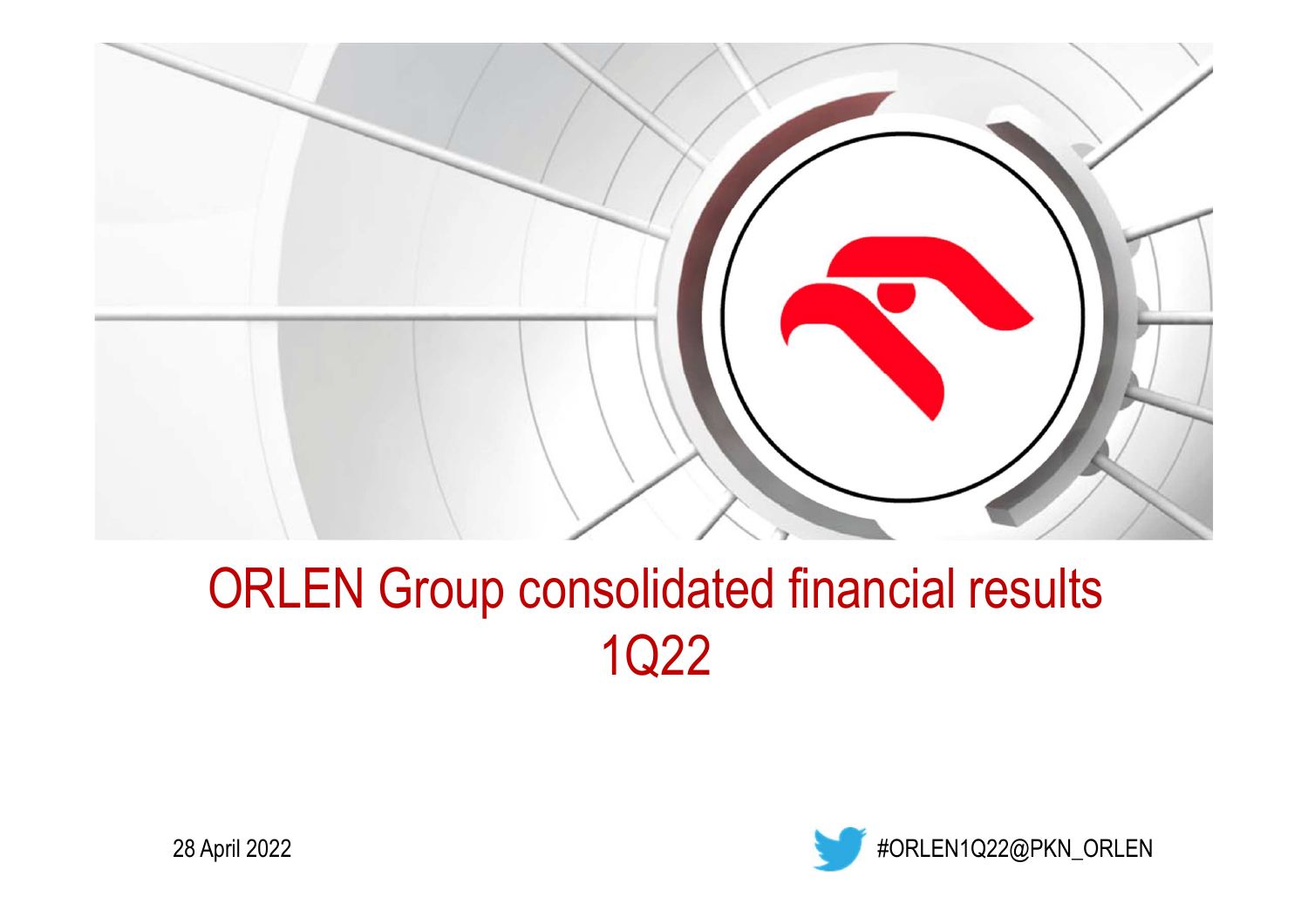Agenda



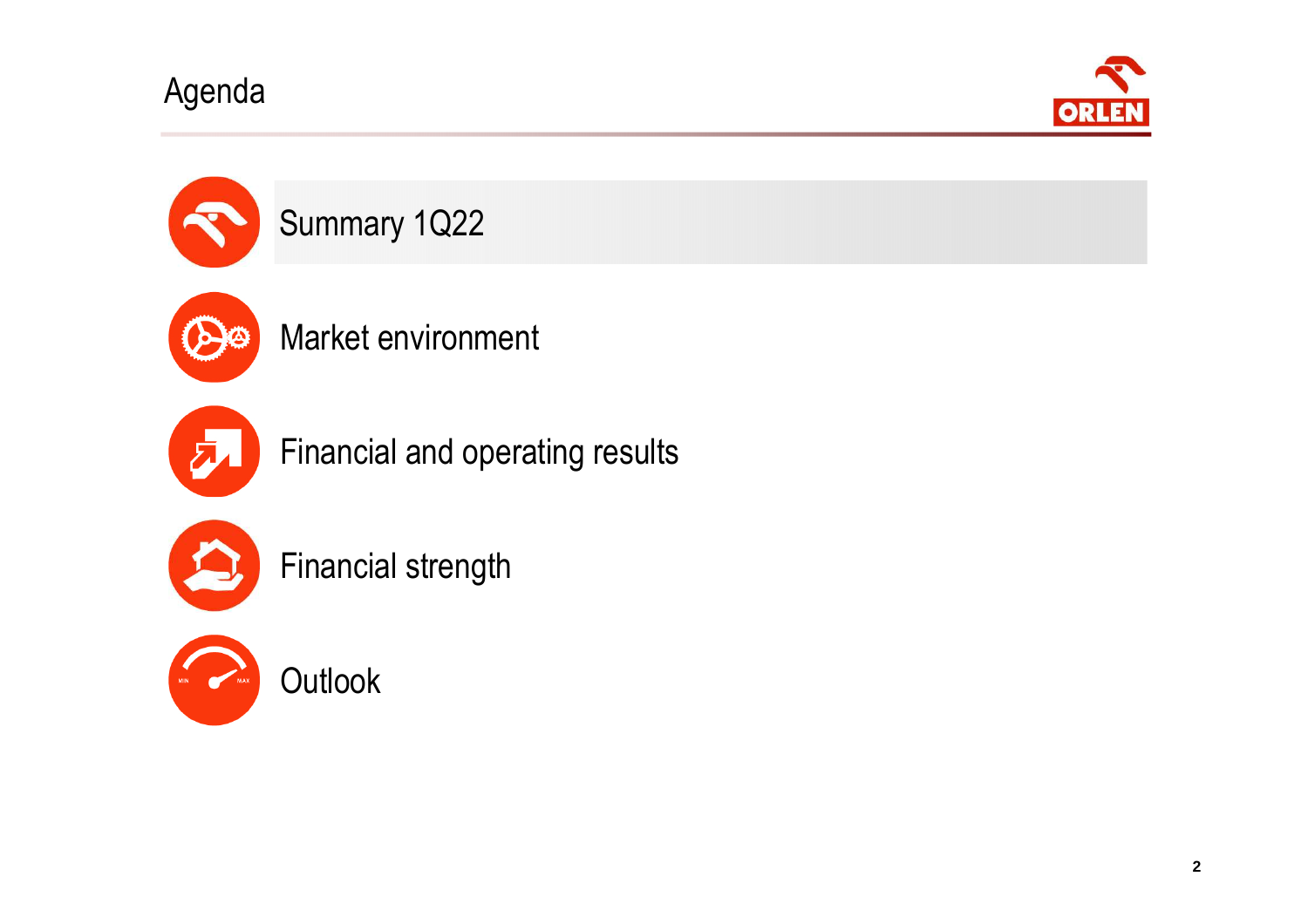## Summary 1Q22



#### **Financial and operating results**

- EBITDA LIFO: PLN 2,8 bn\*; increase by PLN 0,4 bn (y/y)
- $\mathcal{L}_{\mathcal{A}}$ Crude oil throughput: 8,2 mt; increase by 31% (y/y) / 94% utilization ratio
- Sales volumes: 9,6 mt; increase by 15% (y/y)
- Record-high share of RES in electricity production; 20%

#### Macro:

- Model refining margin: 6,0 USD/bbl; increase by 5,5 USD/bbl (y/y)
- $\mathbf{r}$ Petrochemical margin: <sup>1166</sup> EUR/t, increase by <sup>122</sup> EUR/t (y/y)
- Electricity: <sup>625</sup> PLN/MWh; increase by <sup>361</sup> PLN/MWh (y/y)
- $\mathbf{u}$ Natural gas: <sup>477</sup> PLN/MWh; increase by <sup>379</sup> PLN/MWh (y/y)
- CO2 emission rights: <sup>83</sup> EUR/t; increase by <sup>45</sup> EUR/t (y/y)

#### **Financial situation**

- **Cash flow from operations: PLN 1,8 bn**
- CAPEX: PLN 3,0 bn
- Net debt: PLN 15,6 bn
- Net debt/EBITDA: 0,73
- **Iom** Investment rating: BBB- positive outlook (Fitch), Baa2 positive outlook (Moody's).
- **Recommendation of the Management Board regarding dividend payment** for the year 2021 at the level of PLN 3,5 per share.



### **Key facts**

#### M&A's:

- LOTOS Group selection of <sup>4</sup> partners for remedies and submission of documentation to the European Commission. We are waiting for the approval of the European Commission.
- PGNiG we received conditional approval from President of Antimonopoly Office for the merger.

#### Investments:

- Together with the National Center for Research and Development, we support the development of innovative projects. We have launched <sup>a</sup> new NEON grant program.
- ORLEN Południe and PGNiG have established <sup>a</sup> company that will invest in the development of modern bio-methane plants.
- We invest in hydrogen. By the end of the decade, <sup>10</sup> low- and zero-emission hydrogen hubs will be built.
- Further dynamic development of offshore wind energy. Applications for <sup>7</sup> newconcessions have been submitted.
- <sup>A</sup> contract signed with the ORLEN Projekt for the construction of an installation in Płock, which will enable the reduction of sulfur related emissions.
- ORLEN Południe invests in <sup>a</sup> modern installation for the production of newgeneration bioethanol in Jedlicze.
- ORLEN Unipetrol obtained <sup>a</sup> certificate enabling the processing of Hydrotreated Vegetable Oils (HVO) in Litvinov.

Others:

- **Increasing oil supplies from alternative directions: Saudi Arabia, USA, West** Africa and Norway.
- The first Polish import of "green" gas certified biomethane.
- $\mathbf{r}$  Establishment of Synthos Green Energy regarding the development and implementation of MMR and SMR zero-emission nuclear technologies.
- Launch of the largest in Poland corporate Venture Capital fund ORLEN VC.
- **ORLEN Group is actively involved in humanitarian aid for Ukraine.**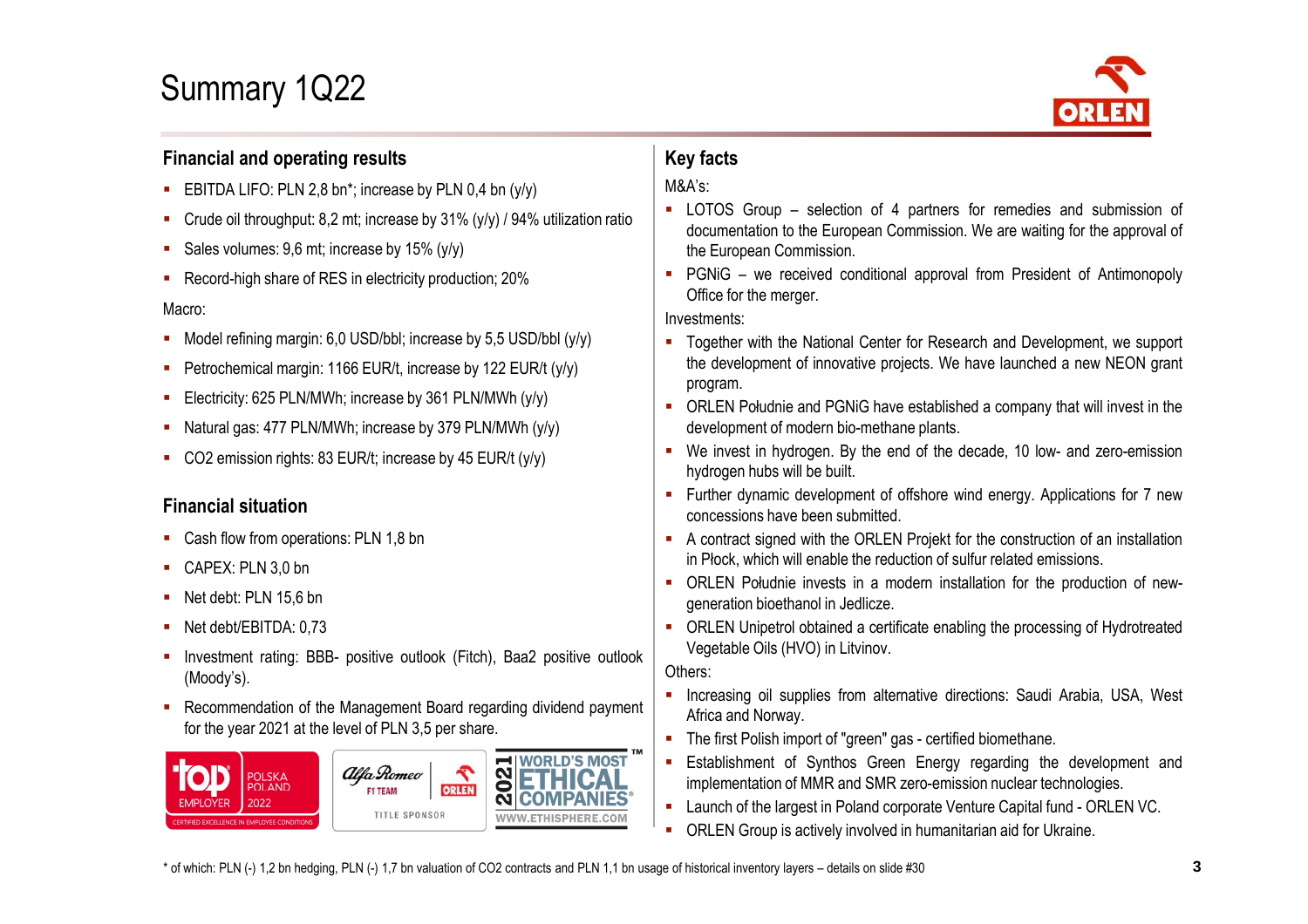Agenda





Financial and operating results



Financial strength



**Outlook**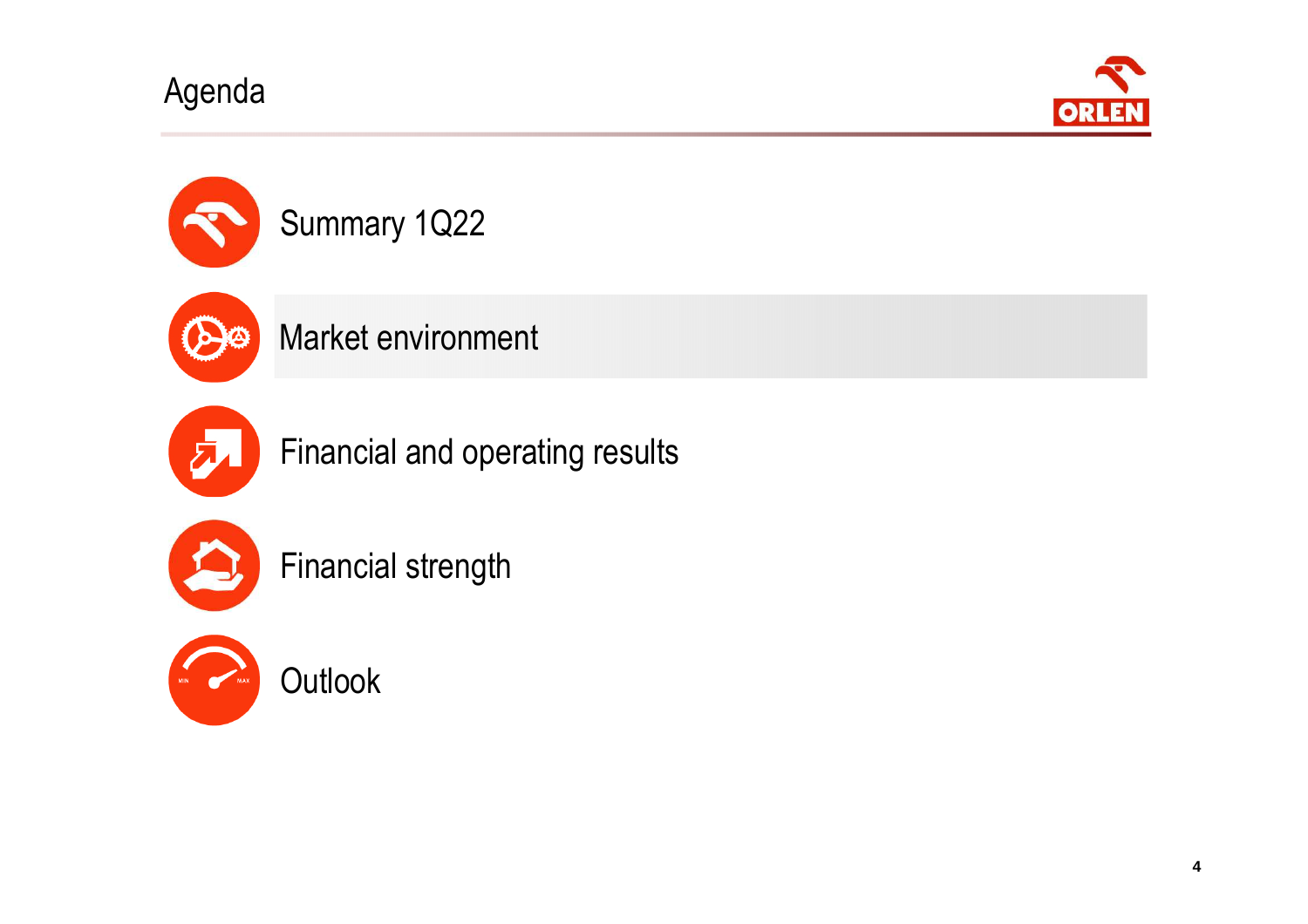### Macro environment in 1Q22



|                                                                             | <b>1Q21</b> | 4Q21    | <b>1Q22</b> | $\Delta$ (q/q) | $\Delta$ (y/y) |  |  |
|-----------------------------------------------------------------------------|-------------|---------|-------------|----------------|----------------|--|--|
| Brent crude oil (USD/bbl)                                                   | 61          | 80      | 102         | 28%            | 67%            |  |  |
| Model refining margin (USD/bbl) <sup>1</sup>                                | 0,5         | 4,5     | 6,0         | 33%            | 1100%          |  |  |
| Model petrochemical margin (EUR/t) <sup>2</sup>                             | 1 0 4 4     | 1 2 5 3 | 1 1 6 6     | $-7%$          | 12%            |  |  |
| Electricity (PLN/MWh)                                                       | 264         | 616     | 625         | 1%             | 137%           |  |  |
| Natural gas (PLN/MWh)                                                       | 98          | 453     | 477         | 5%             | 387%           |  |  |
| CO2 emission rights (EUR/t)                                                 | 38          | 69      | 83          | 20%            | 120%           |  |  |
| Refining products (USD/t) <sup>3</sup> - crack margins from quotations      |             |         |             |                |                |  |  |
| <b>Diesel</b>                                                               | 32          | 84      | 148         | 76%            | 363%           |  |  |
| Gasoline                                                                    | 104         | 178     | 187         | 5%             | 80%            |  |  |
| <b>HSFO</b>                                                                 | $-122$      | $-180$  | $-247$      | 37%            | 102%           |  |  |
| Petrochemical products (EUR/t) <sup>3</sup> - crack margins from quotations |             |         |             |                |                |  |  |
| Polyethylene <sup>4</sup>                                                   | 532         | 493     | 466         | $-5%$          | $-12%$         |  |  |
| Polypropylene <sup>4</sup>                                                  | 594         | 698     | 655         | $-6%$          | 10%            |  |  |
| Ethylene                                                                    | 559         | 715     | 664         | $-7%$          | 19%            |  |  |
| Propylene                                                                   | 515         | 730     | 679         | $-7%$          | 32%            |  |  |
| Paraxsylene                                                                 | 243         | 344     | 262         | $-24%$         | 8%             |  |  |
| Average exchange rates                                                      |             |         |             |                |                |  |  |
| <b>USD/PLN</b>                                                              | 3,78        | 4,04    | 4,13        | 2%             | 9%             |  |  |
| <b>EUR/PLN</b>                                                              | 4,55        | 4,62    | 4,63        | $0\%$          | 2%             |  |  |

1) Model refining margin = revenues (93,5% Products = 36% Gasoline + 43% Diesel + 14,5% HHO) - costs (100% input: crude oil and other raw materials).

Total input calculated acc. to Brent Crude quotations. Spot market quotations.

 2) Model petrochemical margin = revenues (98% Products = 44% HDPE + 7% LDPE + 35% PP Homo + 12% PP Copo) - costs (100% input = 75% Naphtha + 25% LS VGO). Contract market quotations.

3) Margin (crack) for refining and petrochemical products (excluding polymers) calculated as difference between a quotation of given product and a quotation of Brent DTD crude oil.

4) Margin (crack) for polymers calculated as difference between quotations of polymers and monomers.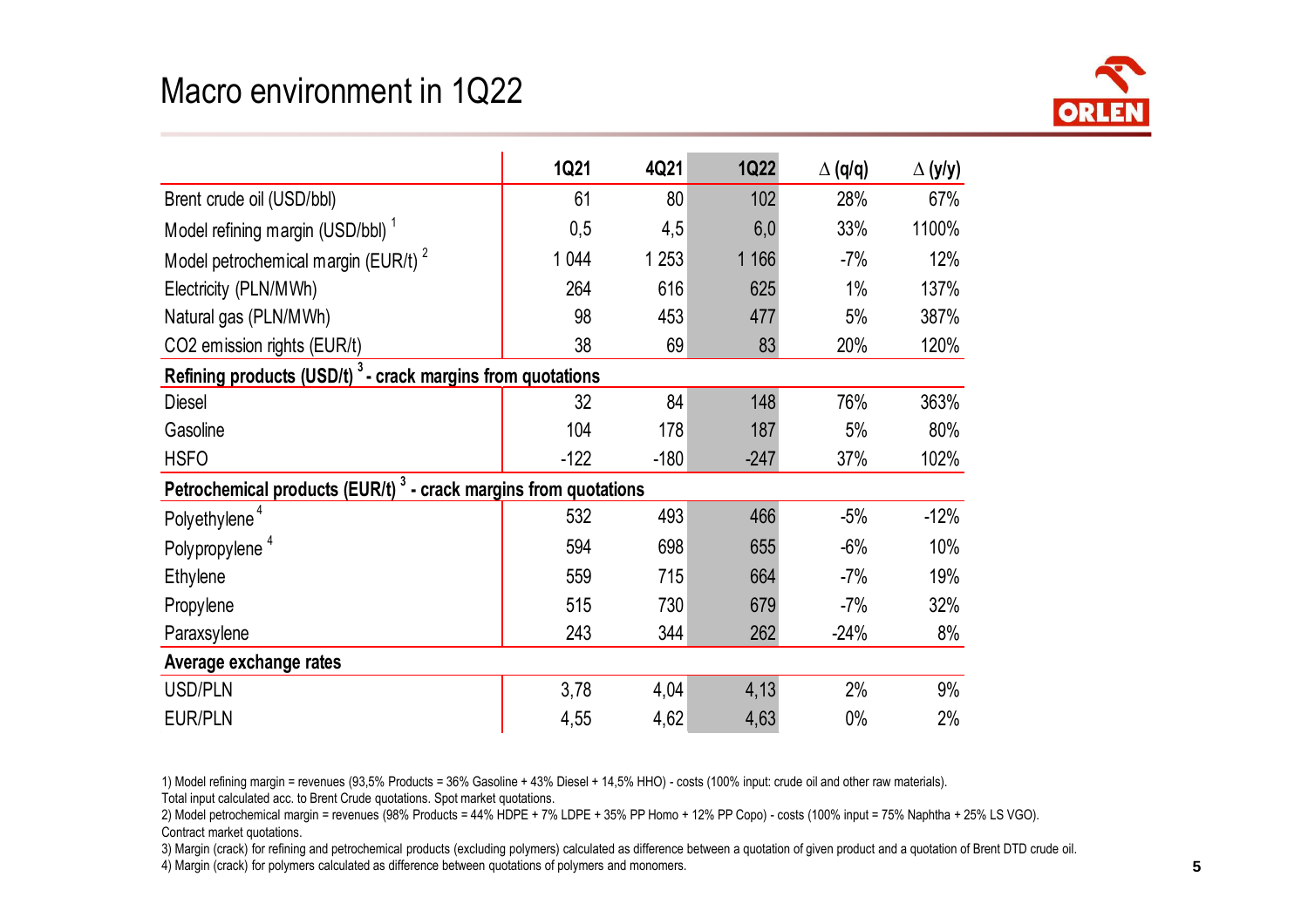### Fuel consumption increase as a result of economic recovery





<sup>1</sup>1Q22 – estimates: Poland and Czech Rep. (Morgan Stanley), Germany (Continuum Economics), Lithuania (KE)

<sup>2</sup> 1Q22 – own estimates based on available data from ARE, Lithuanian Statistical Office, Czech Statistical Office and German Association of Petroleum Industry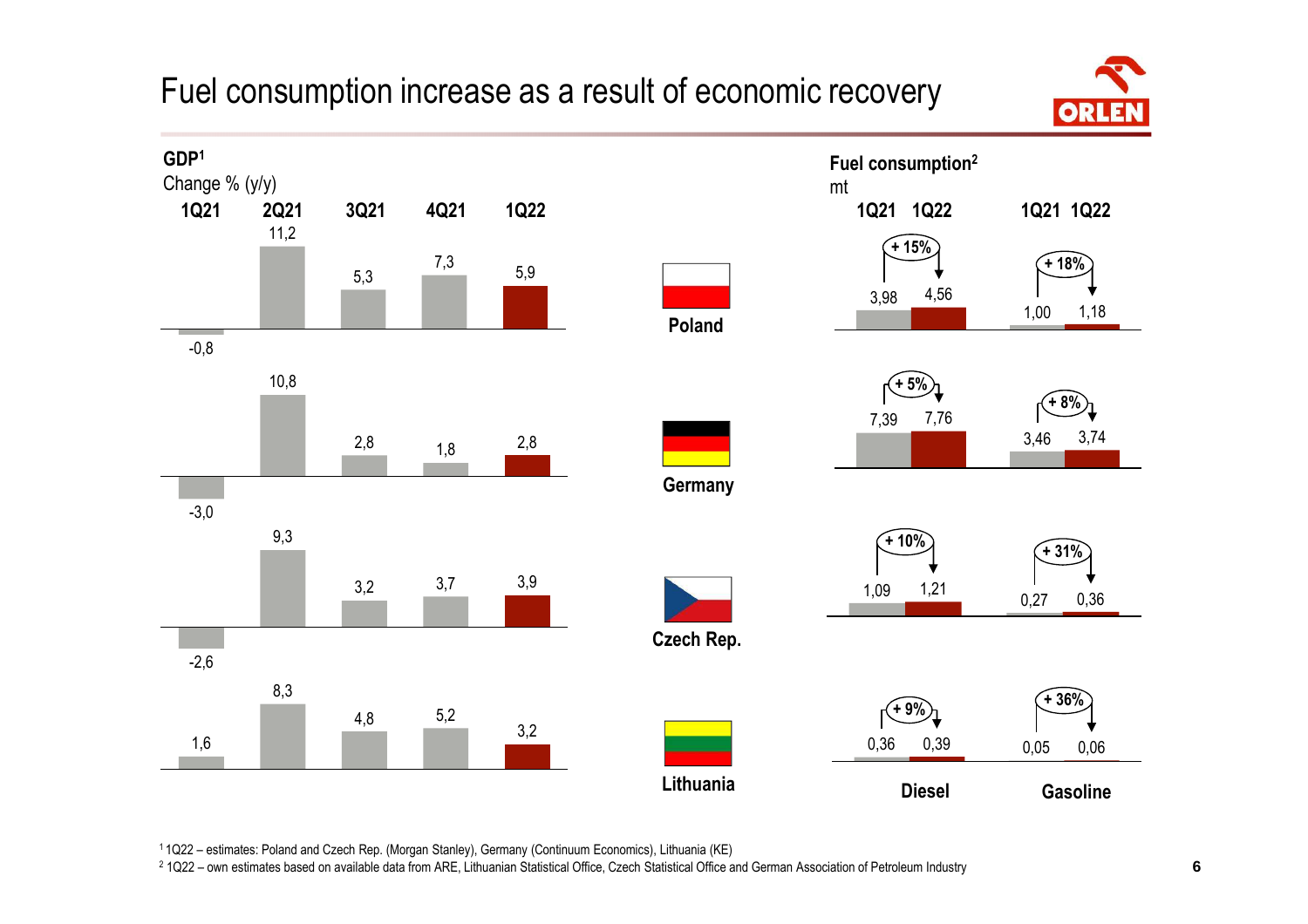Agenda





Financial and operating results



Financial strength



**Outlook**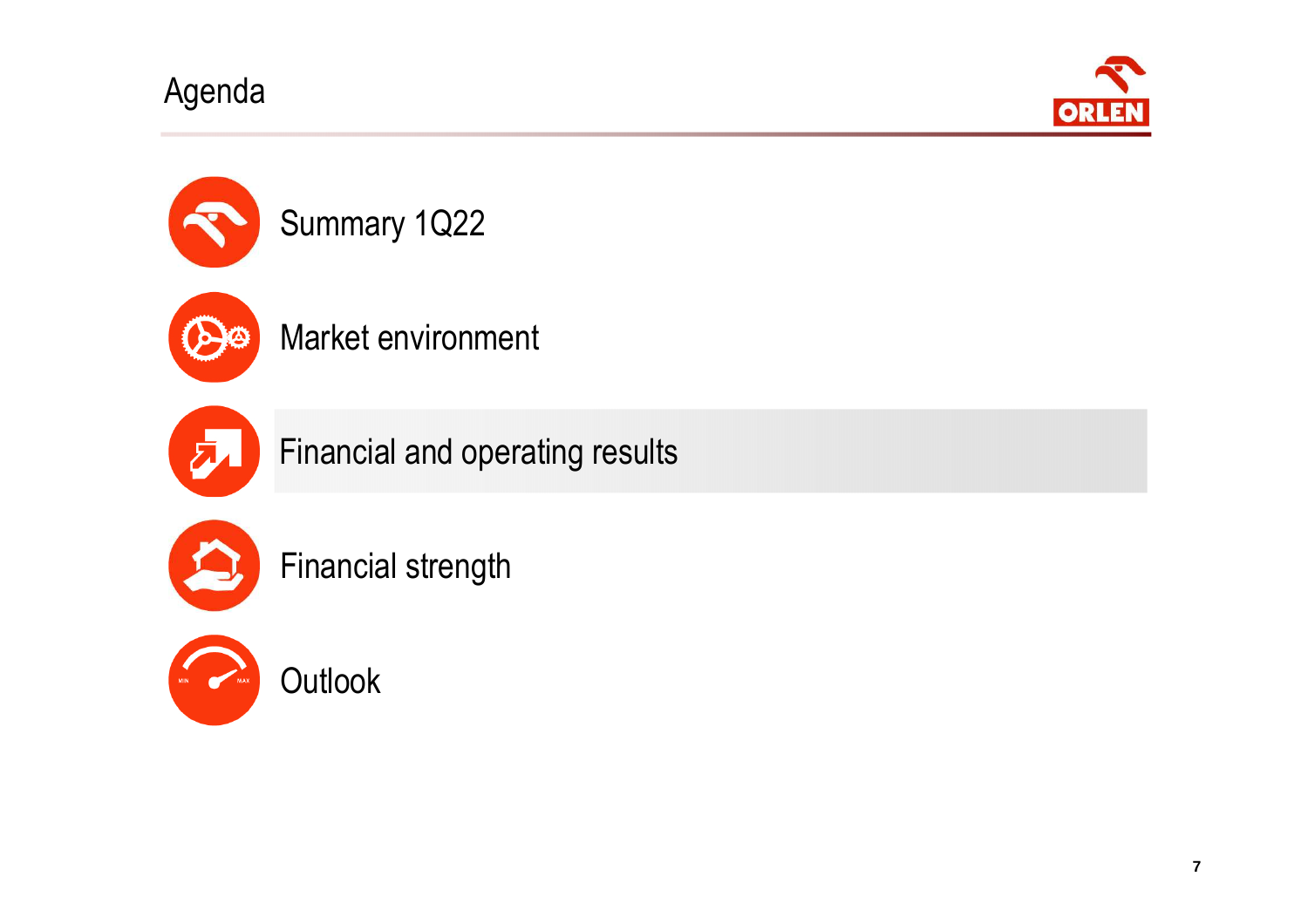### Financial results





**Revenues:** increase by 85% (y/y) due to higher quotations of refining and petrochemical products resulting from crude oil prices increase by 41 USD/bbl (y/y) and higher sales volumesby  $15\%$  ( $v/v$ ).

**EBITDA LIFO:** increase by PLN 0,4 bn (y/y) as <sup>a</sup> result of positive impact of higher margins, higher B/U differential, weakening of PLN against USD, higher sales volumes, higher trade margins in wholesale and usage of historical inventory layers. Abovementioned positive effects were partially limited by negative impact of hedging and valuation of CO2 contracts, higher costs of internal usage, higher fixed, variable and headcount costs, inventory revaluation (NRV) and lack of positive effect from Baltic Power consolidation method changefrom 1Q21.

**LIFO effect:** PLN 2,2 bn impact of changes in crude oil priceson inventory valuation.

**Financial result:** PLN (-) 0,1 bn as <sup>a</sup> result of the surplus of negative FX differences and interest costs at positive net impact of settlement and valuation of derivative financial instruments.

**Net result:** increase by PLN 1,0 bn (y/y), of which: higher EBITDA LIFO by PLN 0,4 bn, neutral impact of impairments, higher LIFO effect by PLN 1,0 bn, higher depreciation by PLN (-) 0,1 bn, neutral effect of net financials and higher income taxby PLN (-) 0,3 bn.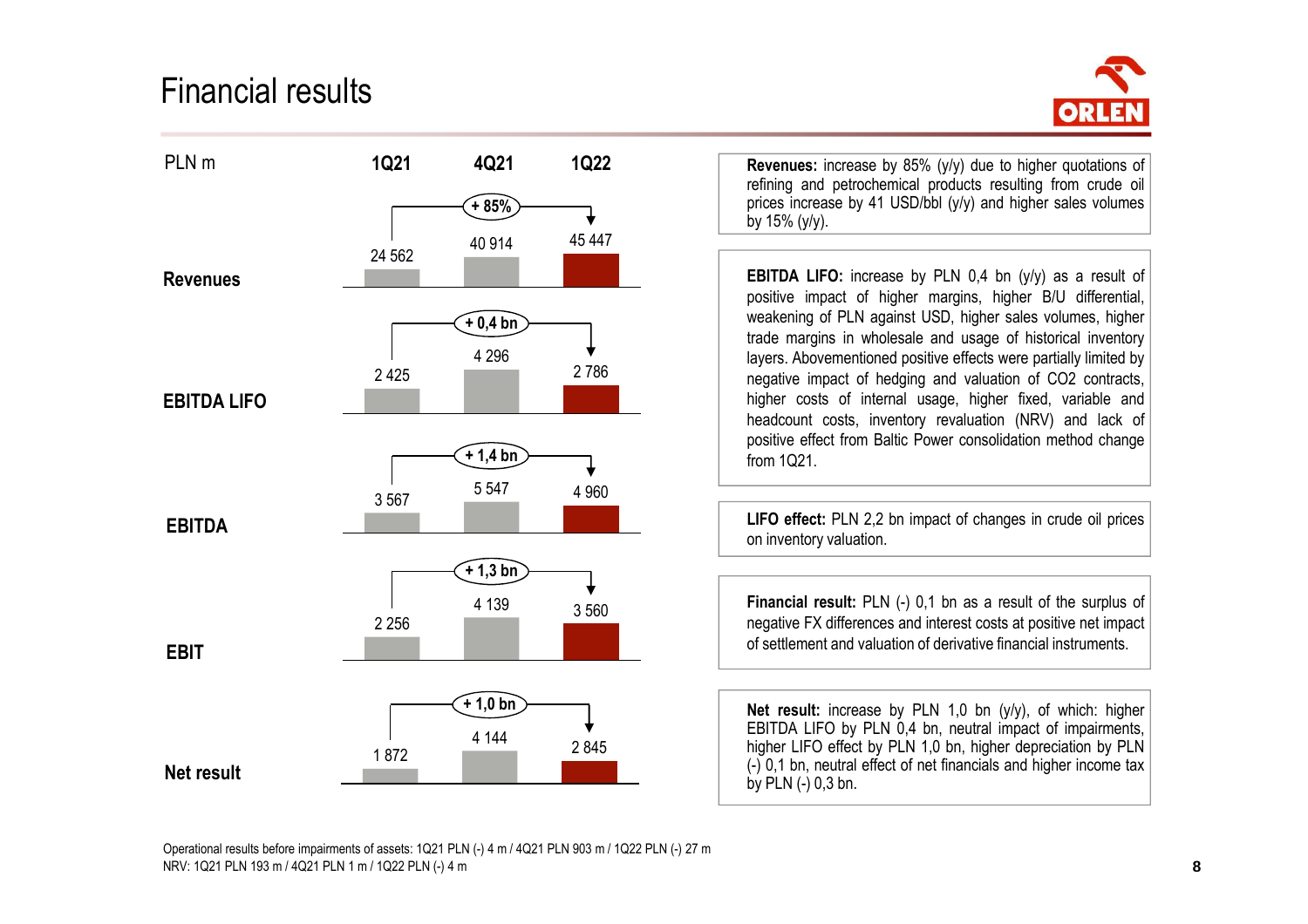## EBITDA LIFO



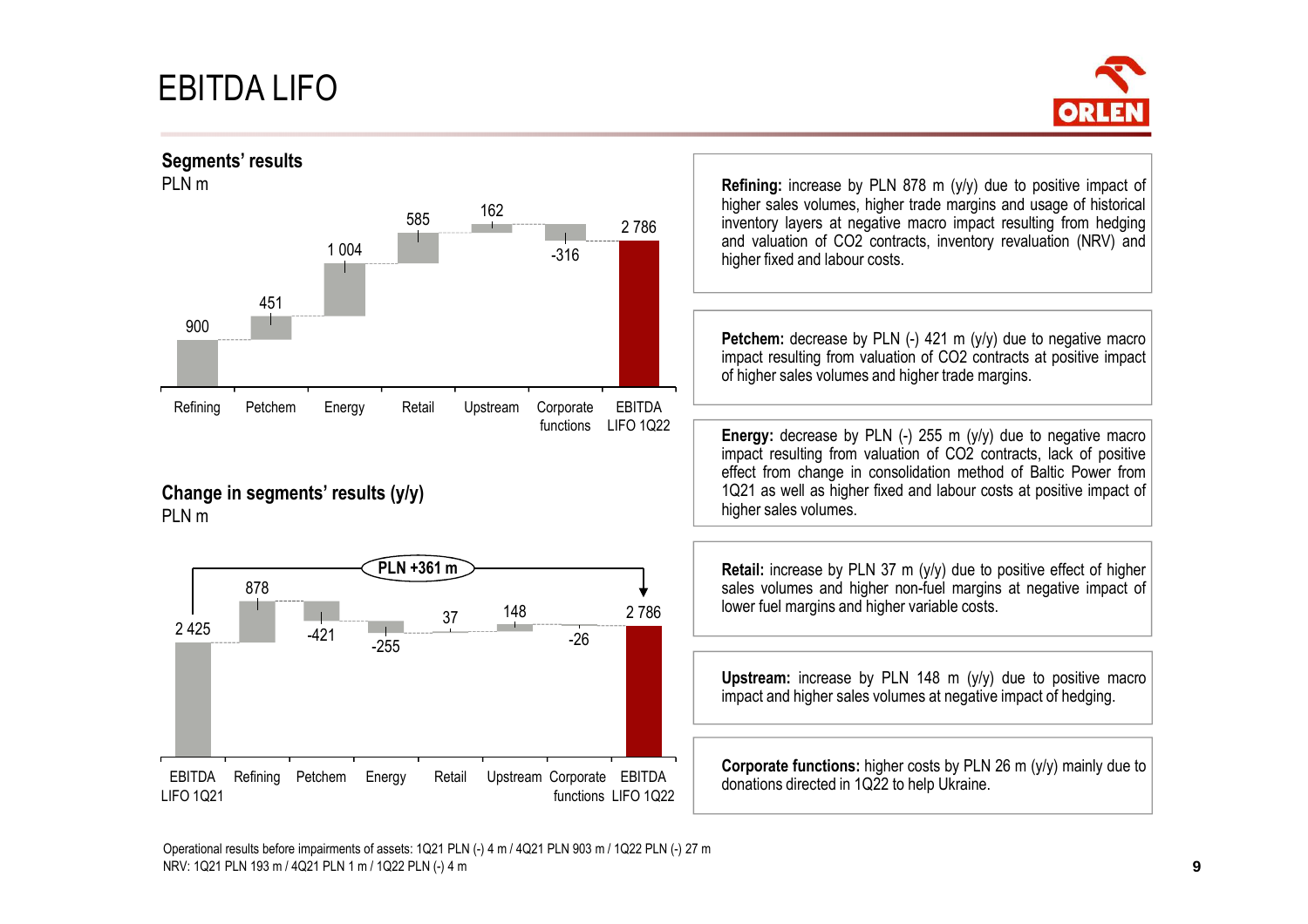## Refining – EBITDA LIFO Increase of refining margin, B/U diff, volumes and trade margins











 Negative macro impact (y/y) due to hedging and valuation of CO2 contracts, lower cracks on HSFO and higher costs of internal usage following crude oil price increases. Abovementioned effects were partially limited by positive impact of higher Brent/Ural differential, higher cracks on light and middle distillates and weakening of PLN against USD.

- ш Sales volumes increase by 17% (y/y), of which: gasoline by 33%, diesel by 21%, LPG by 31%, JET by 153% and HSFO by 35%.
- Others include mainly PLN 0,4 bn (y/y) higher trade margins, PLN 0,4 bn  $(y/y)$  usage of historical inventory layers, PLN  $(-)$  0,2 bn  $(y/y)$  NRV and PLN (-) 0,1 bn (y/y) higher fixed and overhead costs.

 Operational results before impairments of assets: 1Q21 PLN (-) 2 m / 4Q21 PLN 14 m / 1Q22 PLN (-) 25 mNRV: 1Q21 PLN 157 m / 4Q21 PLN 0 m / 1Q22 PLN (-) 4 m

Macro: margins PLN 246 m, B/U diff PLN 1755 m, exchange rate PLN 343 m, hedging PLN (-) 901 m, valuation of CO2 contracts PLN (-) 761 m, CO2 provision PLN 46 m

П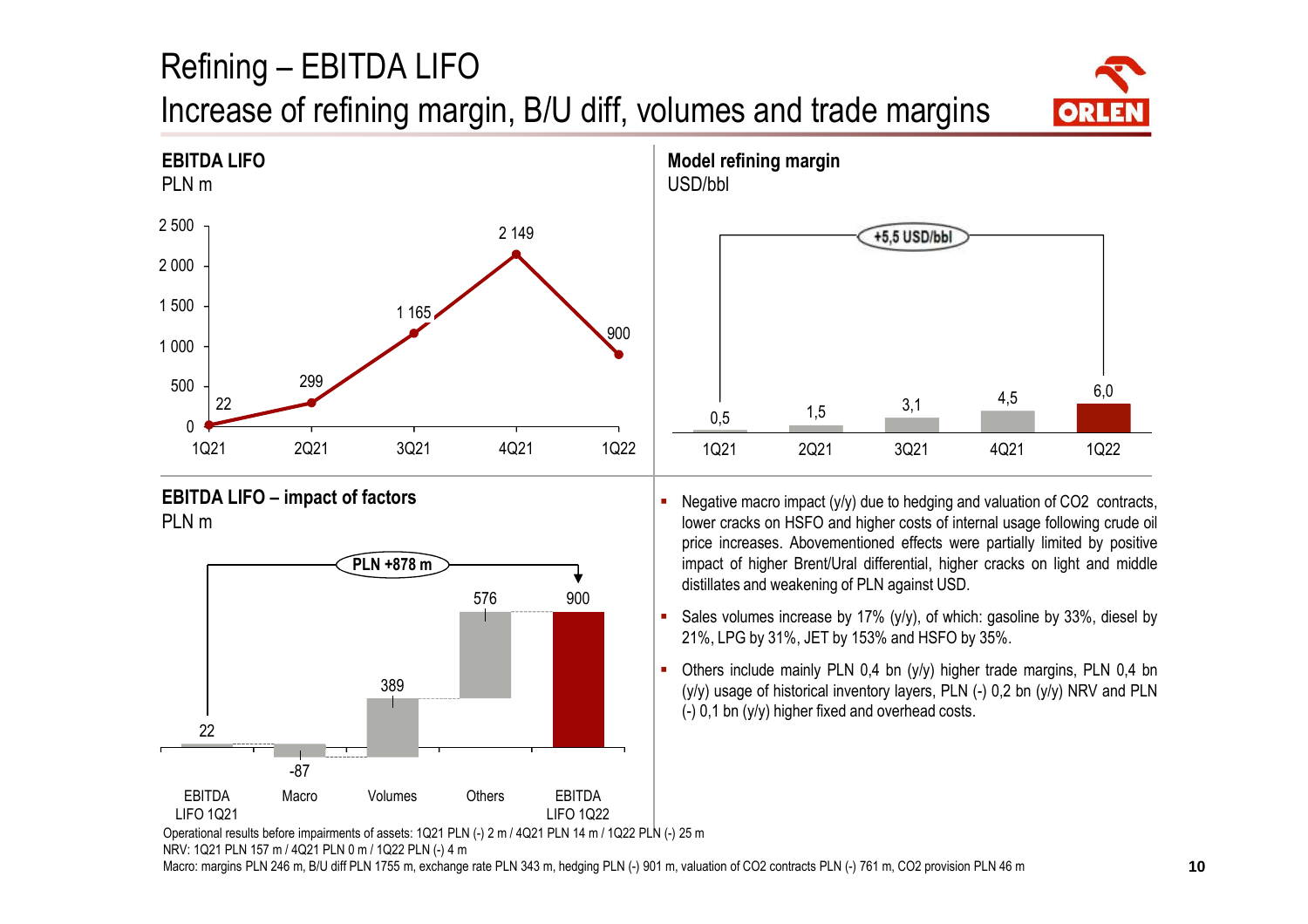## Refining – operational dataHigher throughput and sales due to better macro and demand increase



| mt, %                  |      |      |             |                |
|------------------------|------|------|-------------|----------------|
| Throughput (mt)        | 1Q21 | 4Q21 | <b>1Q22</b> | $\Delta$ (y/y) |
| <b>PKN ORLEN</b>       | 3,0  | 4,1  | 4,1         | 1,1            |
| <b>ORLEN Unipetrol</b> | 1,6  | 1,9  | 1,7         | 0,1            |
| <b>ORLEN</b> Lietuva   | 1,5  | 2,5  | 2,3         | 0,8            |
| <b>TOTAL</b>           | 6,2  | 8,6  | 8,2         | 1,9            |
|                        |      |      |             |                |
| Utilization (%)        | 1Q21 | 4Q21 | <b>1Q22</b> | $\Delta$ (y/y) |
| <b>PKN ORLEN</b>       | 76%  | 99%  | 102%        | $26$ pp        |
| <b>ORLEN Unipetrol</b> | 76%  | 88%  | 79%         | 3 pp           |
| <b>ORLEN Lietuva</b>   | 59%  | 96%  | 90%         | 31 pp          |

**Crude oil throughput and utilization ratio**



■ 8,2 mt of crude oil throughput, i.e. increase by 1,9 mt (y/y), of which:

- PKN ORLEN higher throughput by 1,1 mt (y/y) and fuel yield by <sup>4</sup> pp (y/y) due to low base from 1Q21 resulting from maintenance shutdowns of Hydrocracking, Hydrogen Unit, CDU and HDS as well as technical issues with Olefins and works related with preparation to plannedshutdown in 2Q21.
- ORLEN Unipetrol increase by 0,1 mt (y/y) due to improvement of macroeconomic and market situation despite start of <sup>a</sup> cyclical maintenance shutdown of Kralupy refinery.
- ORLEN Lietuva increase by 0,8 mt (y/y) due to improvement of macroeconomic and market situation. Lower fuel yield by (-) 3 pp (y/y) resulting from lower share of sweet crude oils in throughput structure.
- a. Sales volumes amounted to 5,9 mt i.e. increase by 17% (y/y), of which: in Poland by 8%, in Lithuania by 30% and in the Czech Rep. by 28% due tomarket and macroeconomic situation improvement.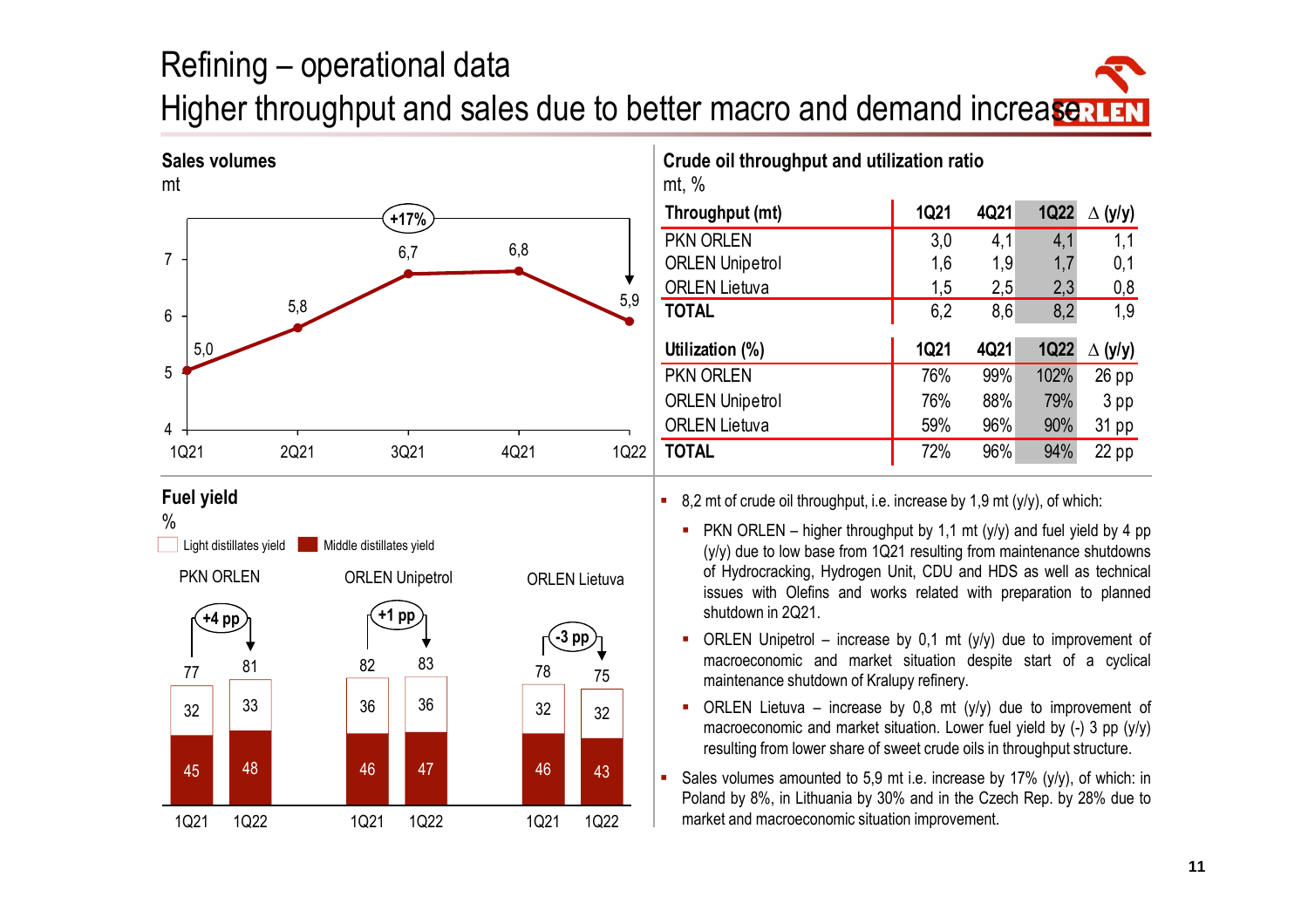## Petchem – EBITDA LIFO

### Higher petchem margin, sales and trade margins



1 166

4Q21







 Negative macro impact (y/y) due to valuation of CO2 contracts partially limited by positive impact of margins on olefins, PTA, PVC and fertilizers.

1Q21 2Q21 3Q21 1Q22

1 318

**+122 EUR/t** 

1 253

 Sales volumes increased by 10% (y/y), of which: higher sales of olefins by 16%, polyolefins by 16%, PVC by 49% and PTA by 20% at lower fertilizerssales by (-) 18%.

- a. Others include mainly PLN 0,1 bn (y/y) of higher trade margins.
- EBITDA LIFO includes:

**Model petrochemical margin**

1 473

EUR/t

1 044

- PLN <sup>392</sup> <sup>m</sup> Anwil result; i.e. increase by PLN <sup>299</sup> <sup>m</sup> (y/y).
- PLN <sup>2</sup> <sup>m</sup> PTA result; i.e. decrease by PLN (-) <sup>54</sup> <sup>m</sup> (y/y).

 Operational results before impairments of assets : 1Q21 PLN 0 m / 4Q21 PLN 30 m / 1Q22 PLN 0 m NRV: 1Q21 PLN 36 m / 4Q21 PLN 1 m / 1Q22 PLN 0 mMacro: margins PLN 69 m, exchange rate PLN (-) 75 m, hedging PLN 19 m, valuation of CO2 contracts PLN (-) 827 m, CO2 provisions PLN 37 m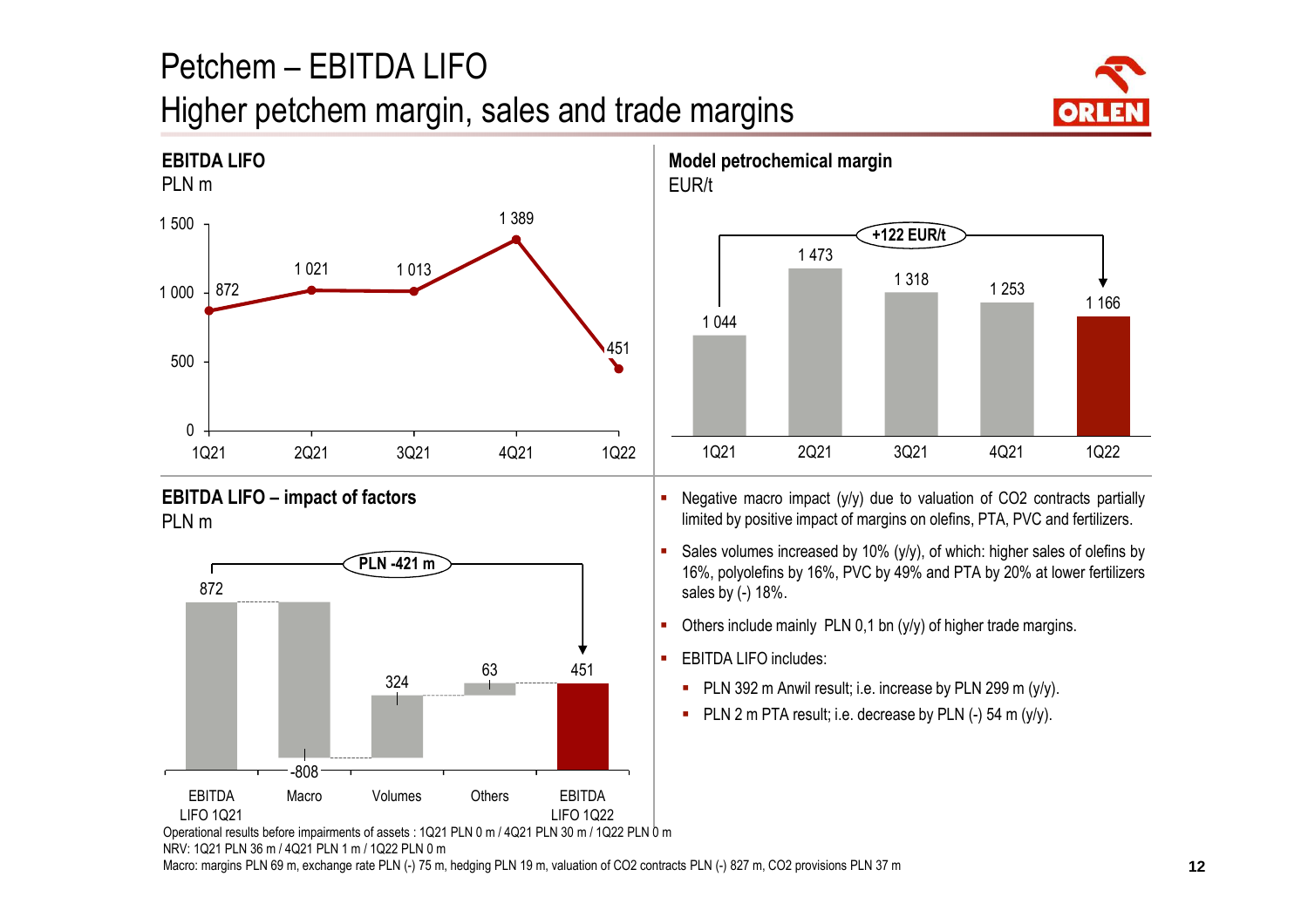## Petchem – operational dataHigher utilization ratio and sales volumes increase









| <b>Petchem installations</b> | <b>1Q21</b> | 4Q21 | <b>1Q22</b> | $\Delta$ (y/y)   |
|------------------------------|-------------|------|-------------|------------------|
| Olefins (Płock)              | 72%         | 93%  | 89%         | $17$ pp          |
| <b>BOP (Plock)</b>           | 67%         | 80%  | 74%         | 7 pp             |
| Metathesis (Płock)           | 72%         | 70%  | 69%         | $-3$ pp          |
| Fertilizers (Włocławek)      | 84%         | 64%  | 64%         | $-20$ pp         |
| PVC (Włocławek)              | 74%         | 82%  | 88%         | 14 <sub>pp</sub> |
| PTA (Włocławek)              | 84%         | 52%  | 100%        | 16 pp            |
| Olefins (ORLEN Unipetrol)    | 73%         | 92%  | 94%         | $21$ pp          |
| PPF Splitter (ORLEN Lietuva) | 92%         | 96%  | 92%         | 0 <sub>p</sub>   |

Utilization ratio of petrochemical installations:

**Utilization ratio**

- Olefins (Płock) increase resulted from processing limitations in 1Q21 and preparations for cyclical maintenance shutdown in 2Q21.
- BOP (Płock) lack of shutdown from 1Q21 and production limitations resulted from Olefins installation shutdown in PKN ORLEN.
- Metathesis (Płock) utilization adjusted to the demand for propylene.
- $\blacksquare$ Fertilizers (Włocławek) – shutdown in 1Q22.
- $\mathbf{m}$  . PTA (Włocławek) – full utilization ratio.
- Olefins (Unipetrol) stable work of installation in 1Q22 at work disruptions of PE3 in 1Q21.
- П Sales increased by 1,4 mt i.e. increase by 10% (y/y), of which: higher sales in Poland by 12% mainly PTA, PVC and soda lye (production limitations in 1Q21 and stock optimization before maintenance shutdown in 2Q21), in Lithuania by 18% as <sup>a</sup> result of higher product availability and in the Czech Rep. by 6%improving operational parameters of PE3 installation (y/y).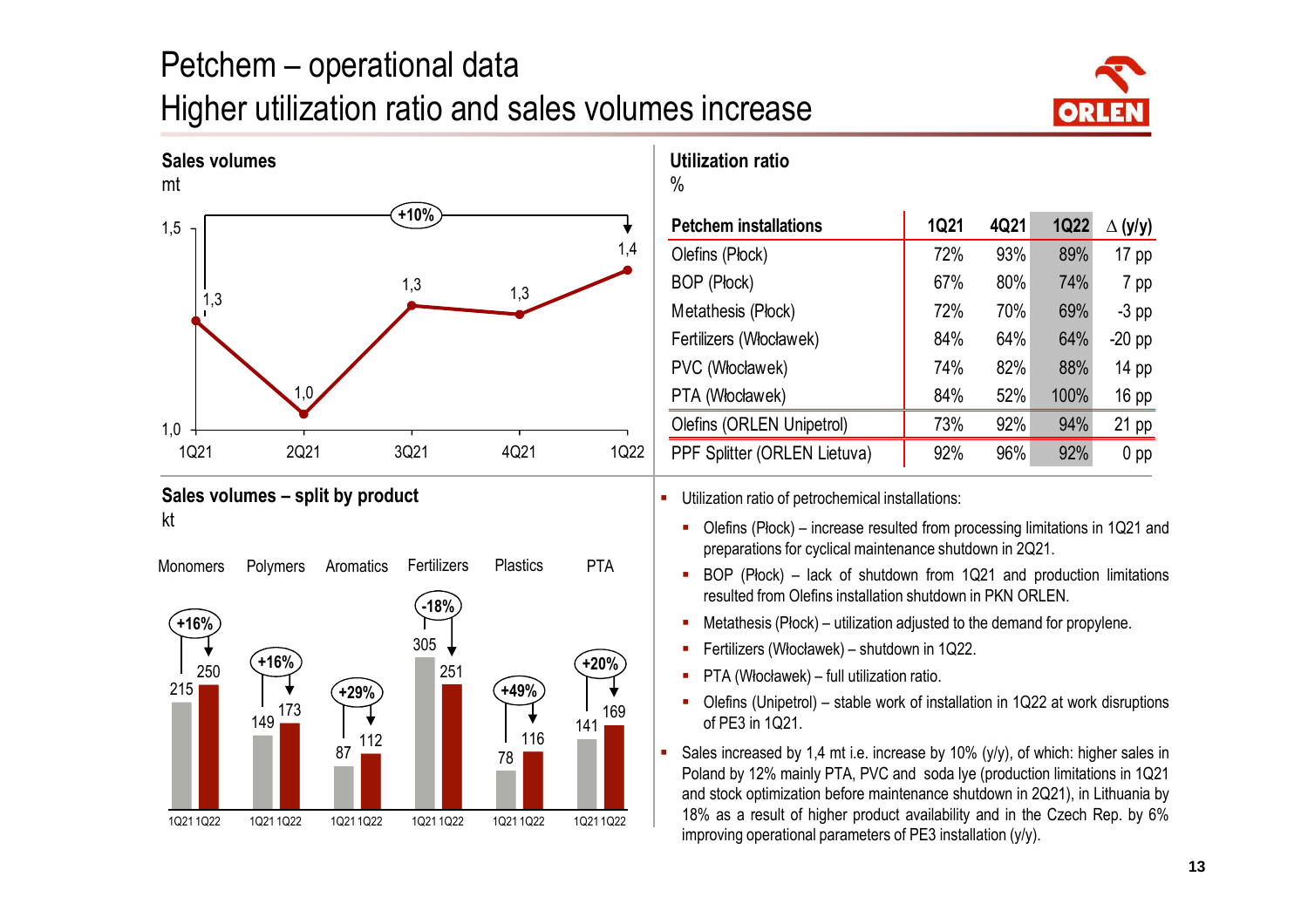## Energy – EBITDAIncrease of volumes and margin on electricity





**EBITDA – impact of factors**  PLN m



**Electricity and natural gas prices (market quotations)** PLN/MWh



- Negative macro impact (y/y) as <sup>a</sup> result of settlement of CO2 contracts partially compensated by increase of margin on electricity sales and distribution service as <sup>a</sup> result of lower level of power grid losses in ENERGA Group and higher prices of green certificates.
- a. Increase of production and distribution of electricity mainly in Energa Group at lower electricity sales by CCGT Płock and CCGT Włocławek due to lowerload as <sup>a</sup> result of high quotations of gas and CO2.
- a. Others include mainly PLN (-) 0,2 bn (y/y) due to lack of positive effect connected with change of the ownership structure of Baltic Power in 1Q21.
- EBITDA includes:
	- PLN <sup>1107</sup> <sup>m</sup> of ENERGA Group result; increase by PLN <sup>317</sup> <sup>m</sup> (y/y).

Operational results before impairments of assets: 1Q21 PLN 0 m / 4Q21 PLN (-) 17 m / 1Q22 PLN 0 mMacro: margins PLN 356 m, exchange rate PLN 24 m, hedging PLN 50 m, valuation of CO2 contracts PLN (-) 705 m, CO2 provision PLN (-) 115 m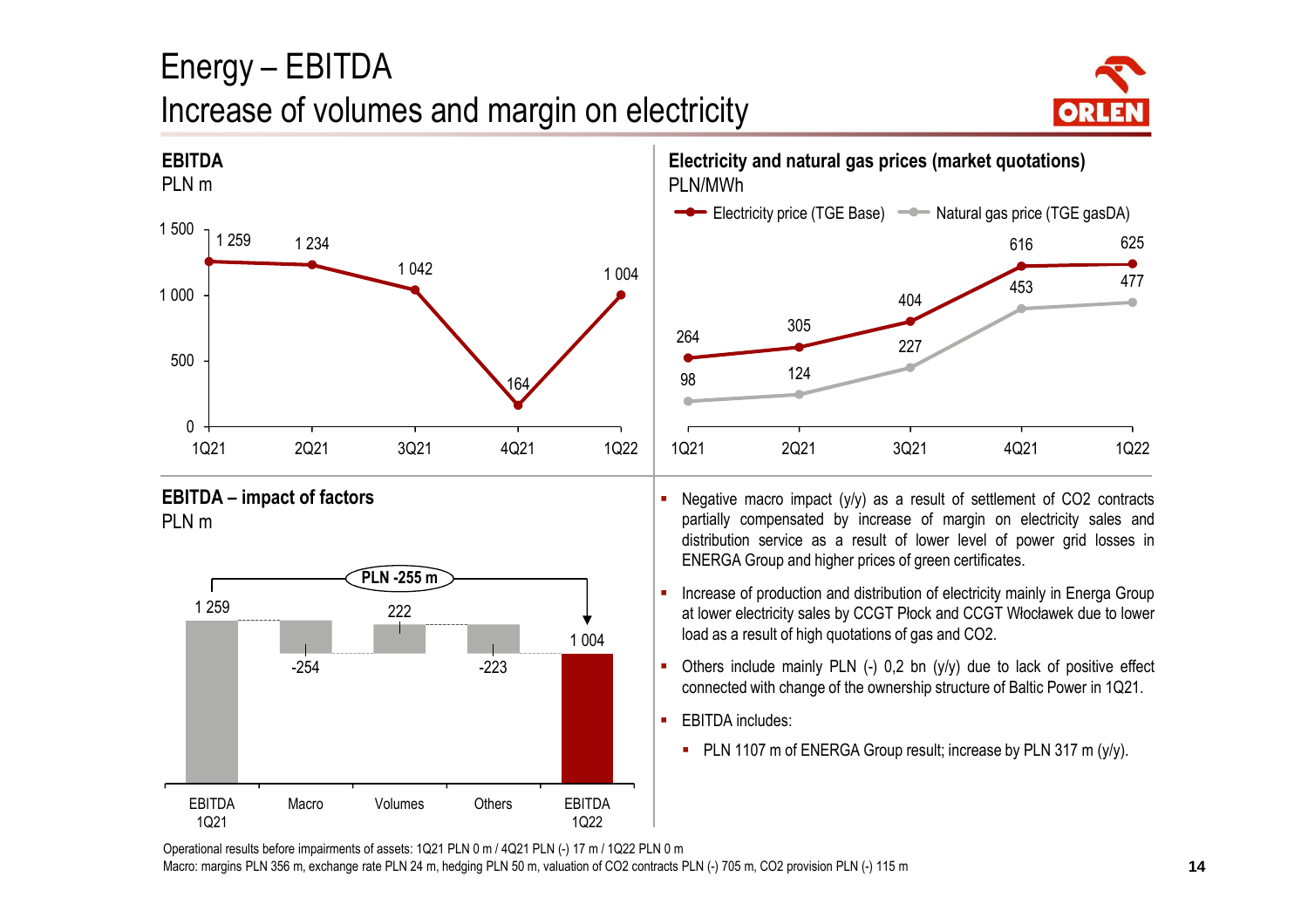## Energy – operational data60% of electricity production comes from zero and low emission sour<mark>ces</mark>



**Electricity production by type of sources**%

**Electricity volumes**





- **I** Installed capacity: 3,4 GWe (electricity) / 6,1 GWt (heat).
- $\mathbf{r}$ Production: 3,0 TWh (electricity) / 12,3 PJ (heat).
- a. Electricity production increased by 11% (y/y) as <sup>a</sup> result of higher demand from PSE and concluded contracts. Good atmospheric conditions and higher capacity of wind farms (y/y) resulted in increased production fromwater and wind.
- ú. Higher electricity sales volumes by 3% (y/y) as <sup>a</sup> result of higher sales on the wholesale market, including sale of electricity surplus from wind farmsfrom the local market.
- ä. Electricity distribution increased by  $9\%$  (y/y) as a result of higher economic activity on the distribution grid network of Energa Group and highernumber of Energy Connection Points by 1%.
- CO2 emission amounted to 2,5 mt.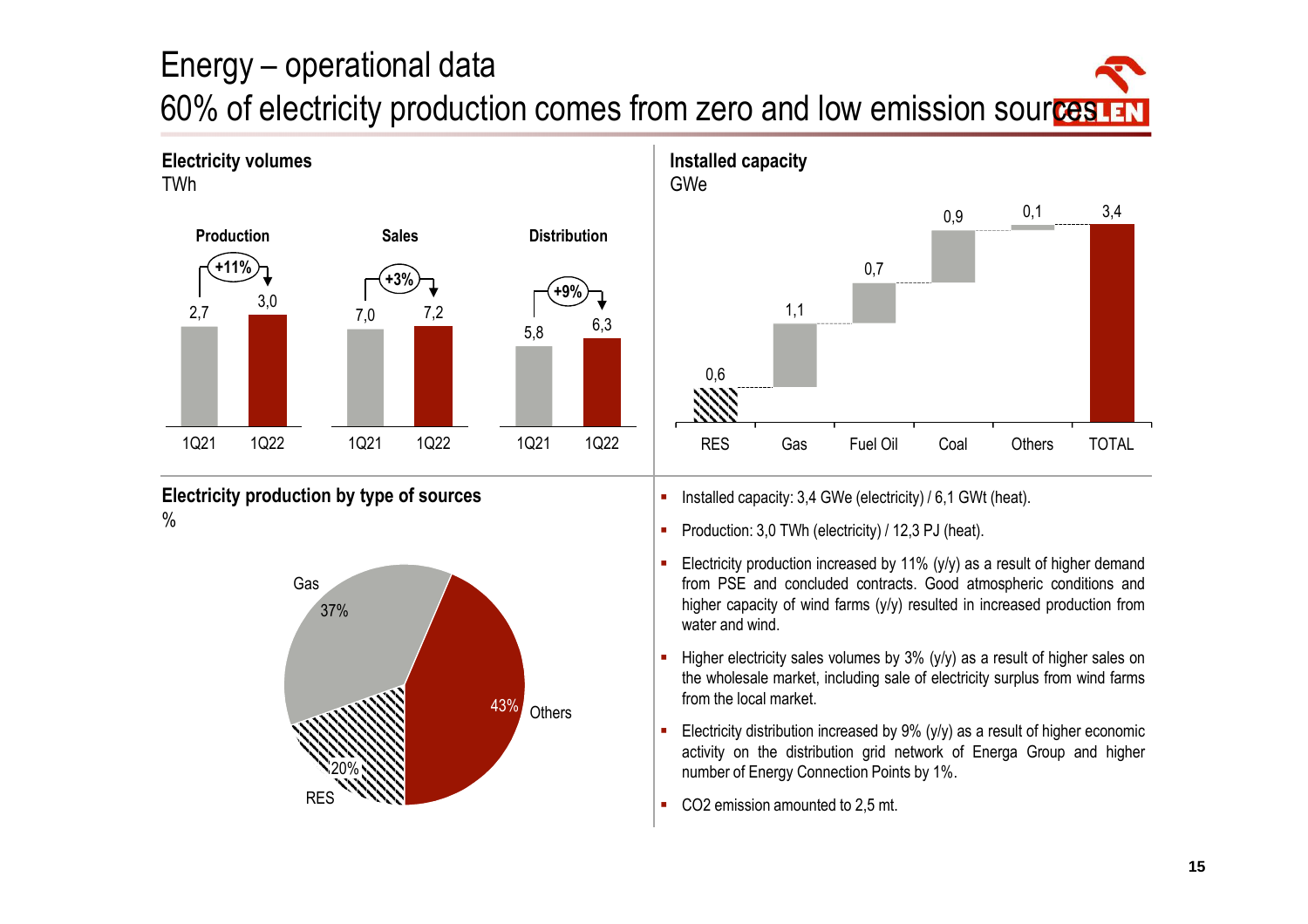## Retail – EBITDASales increase at lower margins and higher costs





**EBITDA – impact of factors**PLN <sup>m</sup>





- **Higher sales volumes by 13% (y/y), of which: higher sales of gasoline by** 16%, diesel by 12% and LPG by 8%.
- Lower fuel margins in Poland at higher fuel margins in Germany, the Czech Rep. and in Lithuania (y/y).
- **Higher non-fuel margins in Poland at comparable margins in the Czech** Rep., Germany and Lithuania (y/y).
- **Non-fuel locations Stop Cafe/Star Connect/ORLEN w ruchu increased by** 70 (y/y).
- a. Increase in alternative fuel points by <sup>291</sup> (y/y). Currently, we have <sup>516</sup> alternative fuel points, including: 470 EV chargers, 2 hydrogen stations and44 CNG stations.
- ı. Others include mainly PLN (-) 0,1 bn (y/y) of higher costs of fuel stations operations.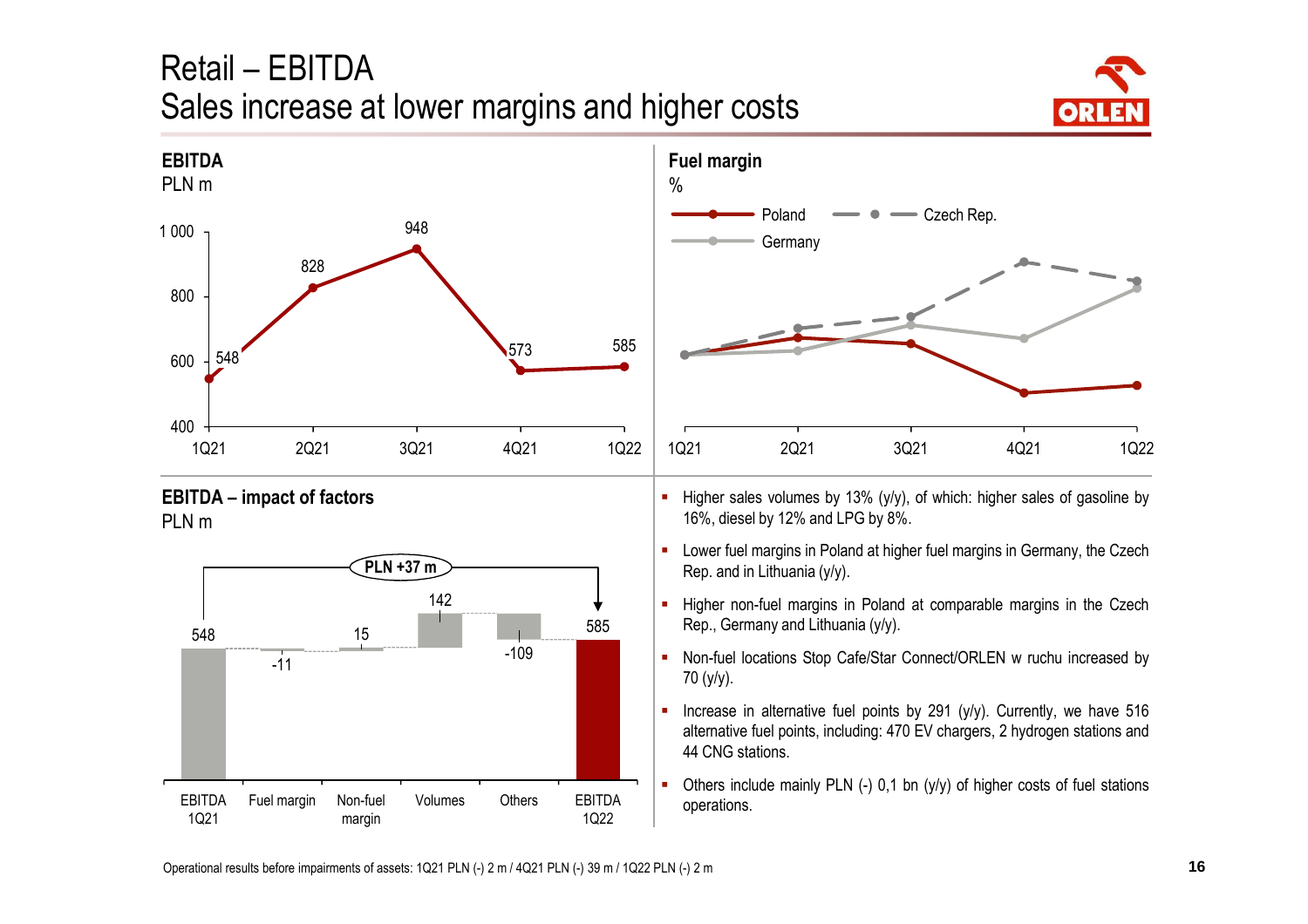## Retail – operational data Over 500 alternative fuel points





**Number of petrol stations and market shares (by volume)** #, %

|   |            | <b>#stations</b> | $\Delta$ (y/y) % market |      | $\Delta$ (y/y) |
|---|------------|------------------|-------------------------|------|----------------|
|   | Poland     | 1814             | 6                       | 31,1 | $-1,5$ pp      |
|   | Germany    | 586              | 1                       | 6,1  | $-0,3$ pp      |
|   | Czech Rep. | 426              | $6\phantom{a}$          | 24,3 | $-0,7$ pp      |
|   | Lithuania  | 29               | 0                       | 4,1  | $-0,3$ pp      |
| 飞 | Slovakia   | 23               | 9                       | 1,1  | $0,4$ pp       |





- Sales volumes increase by 13% (y/y), of which: higher sales in Poland by 22% at lower sales in the Czech Rep. by (-) 2% and in Lithuania by (-) 4%at comparable sales in Germany\*.
- a. <sup>2878</sup> fuel stations, i.e. increase by <sup>22</sup> (y/y), of which: in Poland by 6, in Germany by 1, in the Czech Rep. by 6 and in Slovakia by 9 at comparablenumber of fuel stations in Lithuania.
- П Market share increase (y/y) in Slovakia at decrease in other markets.
- ш <sup>2300</sup> non-fuel locations, of which: <sup>1758</sup> in Poland (incl. <sup>14</sup> ORLEN <sup>w</sup> ruchu), 327 in the Czech Rep., 170 in Germany, 29 in Lithuania and <sup>16</sup> in Slovakia. Increase by 70 (y/y), of which: in Poland by 29, in the Czech Rep. by 13, in Germany by 24, in Lithuania by 1 and in Slovakia by 3.
- a. <sup>516</sup> alternative fuel points, of which: <sup>414</sup> in Poland, <sup>89</sup> in the Czech Rep. and 13 in Germany. Increase by 291 (y/y), of which: in Poland by 270, inthe Czech Rep by 17 and in Germany by 4.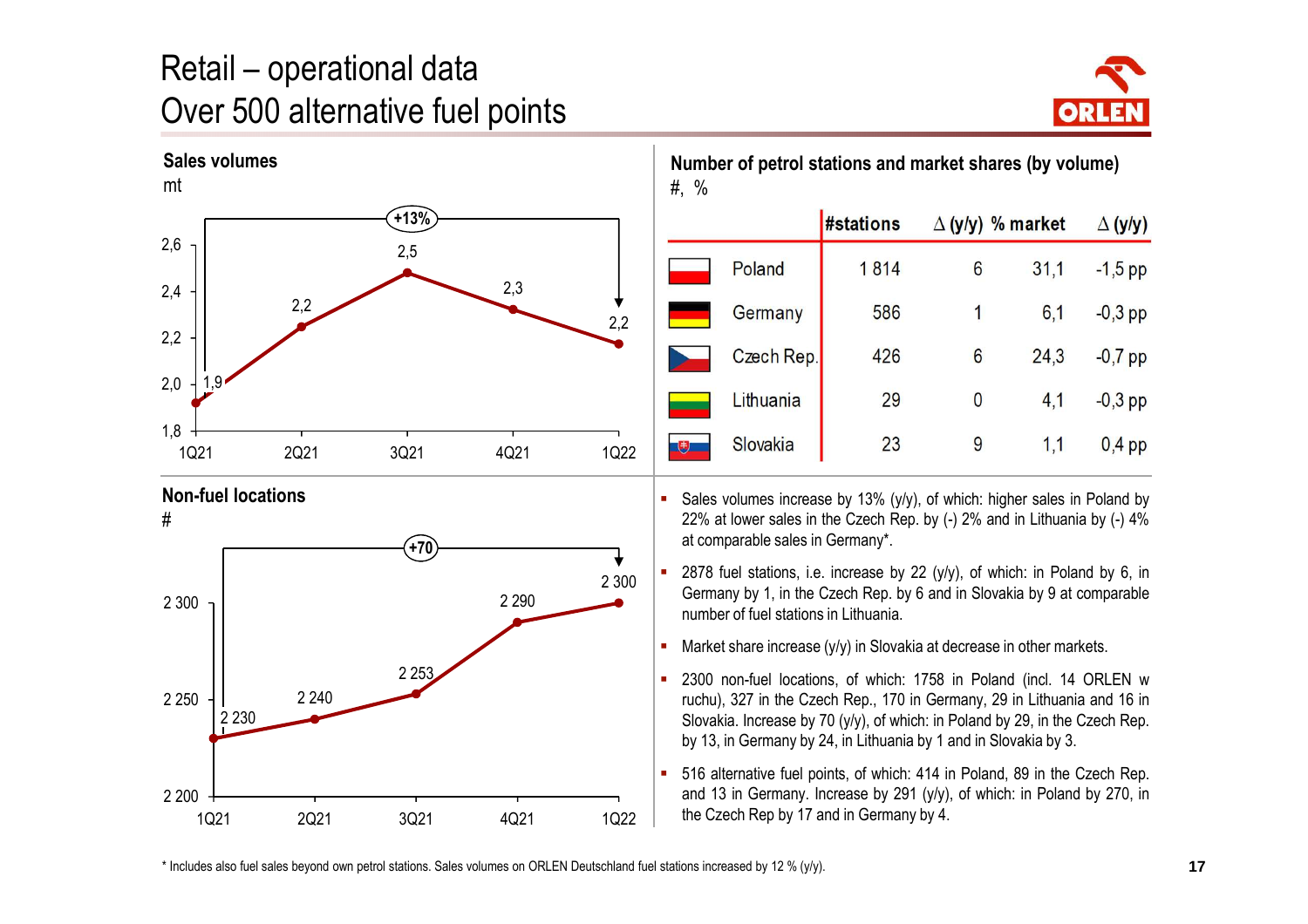## Upstream – EBITDAPositive impact of macro, higher sales volumes





**EBITDA – impact of factors**PLN m



**Canadian Light Sweet crude oil (CLS) and AECO gas prices** CAD/bbl, CAD/mcf



 Positive macro impact (y/y) due to an increase in crude oil, gas and NGL's quotations limited by the negative impact of hedging.

**Higher sales volumes by 3% including: higher crude oil sales by 77% and** NGL's sales by 5% at lower gas sales by (-) 8%.

**Average production at comparable level** (y/y), including: increase by 0,6 th. boe/d (y/y) in Canada at decreasing volumes in Poland by (-) 0,6 th. boe/d.

 $\mathbf{r}$  Others include mainly lack of settlement cost related with liquidation of FX Energy in 1Q21 at higher costs due to the start of electricity production in Poland in 2022.

Operational results before impairments of assets: : 1Q21 PLN 0 m / 4Q21 PLN 918 m / 1Q22 PLN 0 m Macro: margins PLN 142 m, hedging PLN (-) 18 m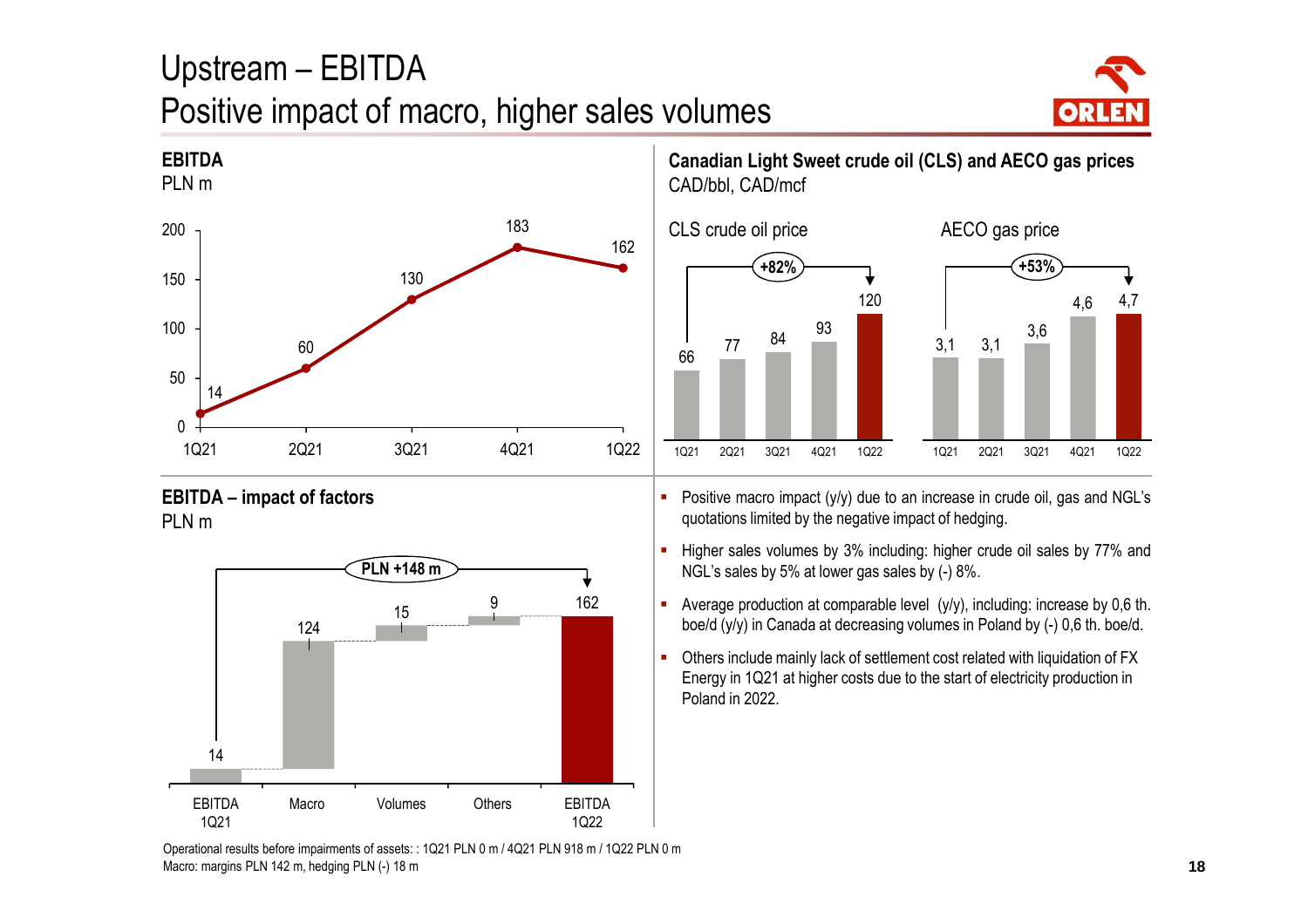## Upstream – operational data

16,2 th. boe/d – average production on the comparable level (y/y)



#### **Poland**

#### **Total reserves of crude oil and gas (2P)**

8,6 m boe\* (4% liquid hydrocarbons, 96% gas)

#### **1Q22**

Average production\*\*: 0,8 th. boe/d (99,8% gas, 0,2% liquid hydrocarbons)Electricity production: 263 MWh/d

EBITDA: PLN 61 m\*\*\* / CAPEX: PLN 27 m

#### Development of existing assets:

- Edge the development works, based on the generation of electricity from nitrogen-rich natural gas of the Tuchola and Bajerze deposits, were finalized. Permanent sale of electricity to the grid was started.
- Płotki together with PGNiG, works to develop Chwalęcin and Grodzewo discoveries were realized as well as works related to equipping production fieldswith gas compression installations.
- Sieraków together with PGNiG, as part of the development of the Sieraków-2H well, the design documentation was updated prior to the selection of theContractor for the investment documentation.

#### Drilling works:

- Miocen the planned measurements of the pressure distribution in the Pruchnik-OU1 well were carried out in order to finally evaluate the resourcepotential of the gas-bearing horizon provided.
- Płotki together with PGNiG, the Miłosław-7H well was drilled, after which the hole was refitted and the testing process started.

#### Seismic works :

**Edge – works on the interpretation of the Koczała-Miastko 3D seismic image** obtained through field work carried out in 3Q20 were completed andsummarized.

#### **Canada**

#### **Total reserves of crude oil and gas (2P)**

162,8 m boe\* (59% liquid hydrocarbons, 41% gas)

#### **1Q22**

Average production : 15,4 th. boe/d (49% liquid hydrocarbons)EBITDA: PLN 101 <sup>m</sup>\*\*\* CAPEX: PLN 156 m

Development of existing assets:

- Ferrier drilling and fracking of <sup>2</sup> wells (100% share), production started in one of the locations. As part of cooperation with partners, ORLEN decided to participate in drilling 4 more wells (50% share), where the operator is Yangarra - including 2 wells from 2021, ORLEN participated in 6 wells (50% share), which were fractured and added to production
- Lochend 2 wells were fractured (100% share) and added to production.
- Kakwa 2 wells were fractured (75% share).

Works related to the modernization of the deposit infrastructure in the Ferrier/Strachan project are being continued. The activities are aimed at increasing the capacity of the installation and intensifying the depletion of hydrocarbon resources, which will enablethe reduction of unit operating costs.

The annual contract renewal and corporate pricing process for the fractionation and sale of liquid hydrocarbons, like NGL's, has been completed. The renewed contractswill be valid as standard from April 2022 to March 2023.

<sup>\*</sup> Data as of 31.12.2021

\*\* Volumes do not include gas converted into electricity in the amount of 0,4 th. boe/d

<sup>\*\*\*</sup> Operational results before impairments of assets: 1Q22 PLN 0 m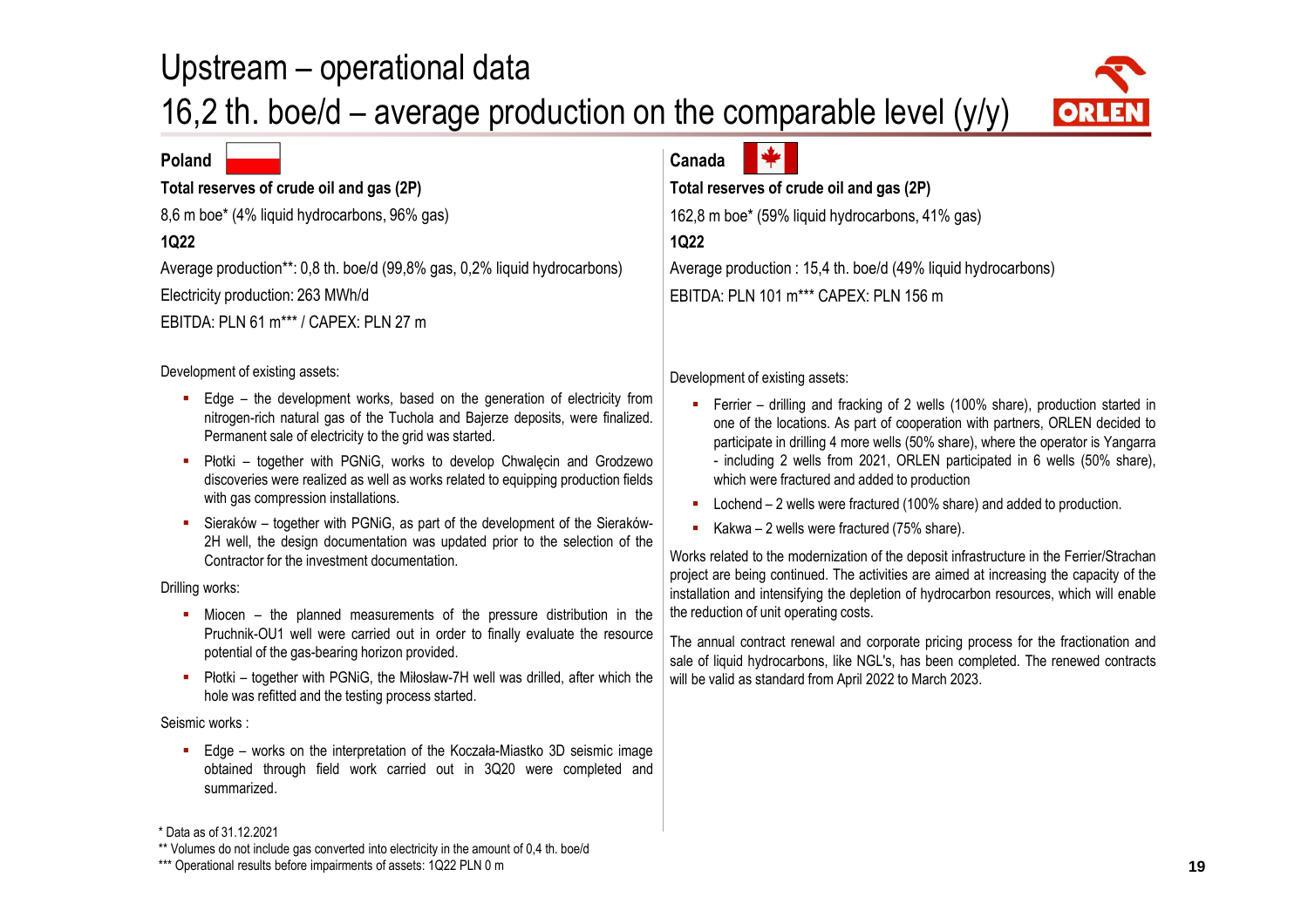Agenda







Financial and operating results



Financial strength



**Outlook**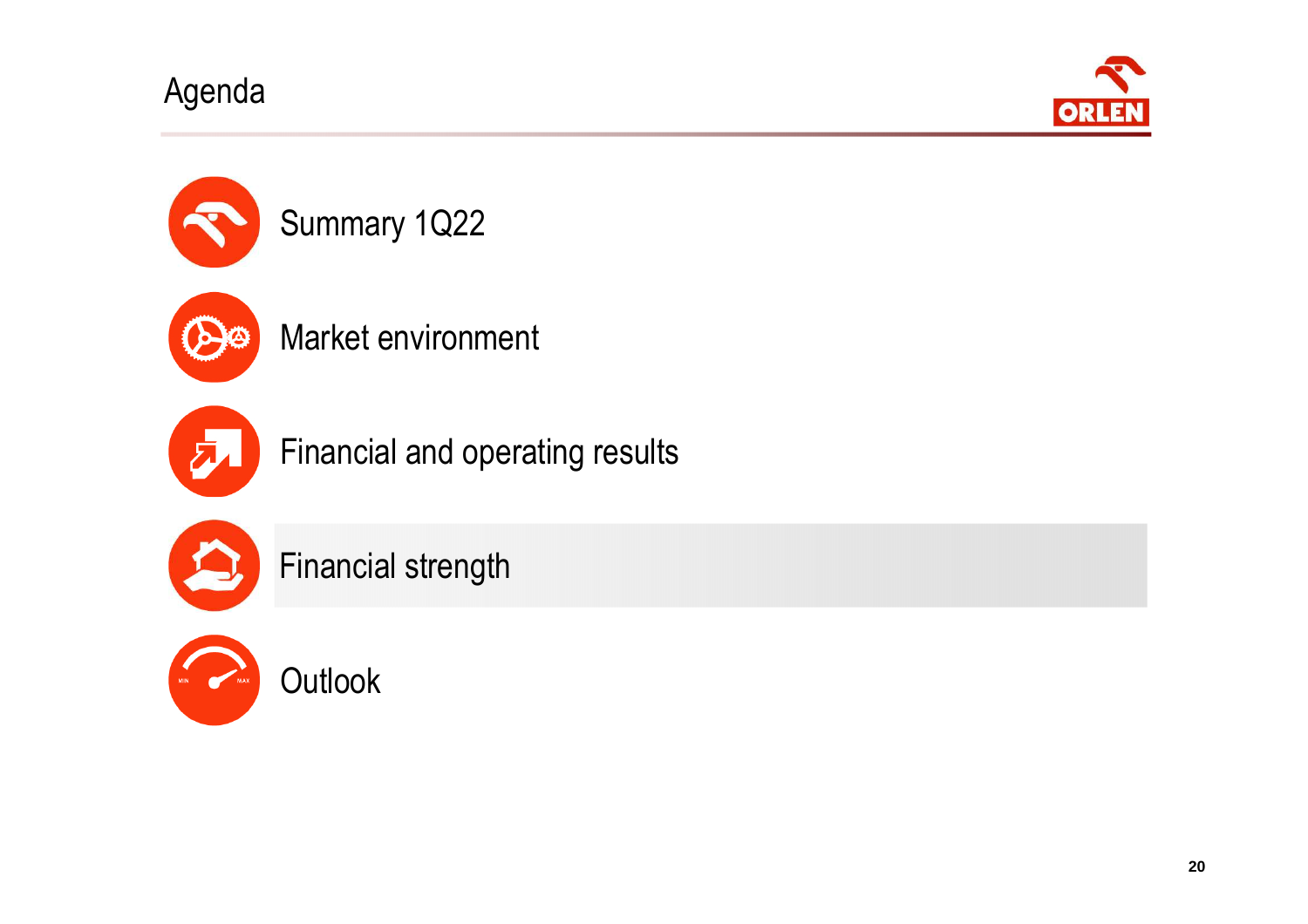### Cash flow





\*Includes mainly: income tax paid PLN (-) 0,9 bn, capital adjustments PLN (-) 0,1 bn, adjustment for changes in the balance of reserves PLN 1,7 bn, settlement and valuation of derivatives PLN 2,8 bn, settlement of property rights subsidies PLN (-) 0,8 bn.

\*\*Includes mainly: recognition of the right to use assets PLN 0,4 bn, purchase of CO2 emission rights and property rights PLN (-) 1,0 bn and change in advances and investment liabilities PLN 0,1 bn. \*\*\*Includes mainly: income tax paid PLN (-) 0,9 bn, lease payments PLN (-) 0,2 bn, interest paid PLN (-) 0,1 bn, settlement and valuation of derivatives PLN 2,8 bn, recognition of the right to use assets PLN 0,4 bn, capital adjustments PLN (-) 0,1 bn, adjustment for changes in the balance of reserves PLN 1,7 bn as well as valuation and revaluation of debt due to net FX differencesPLN (-) 0,1 bn.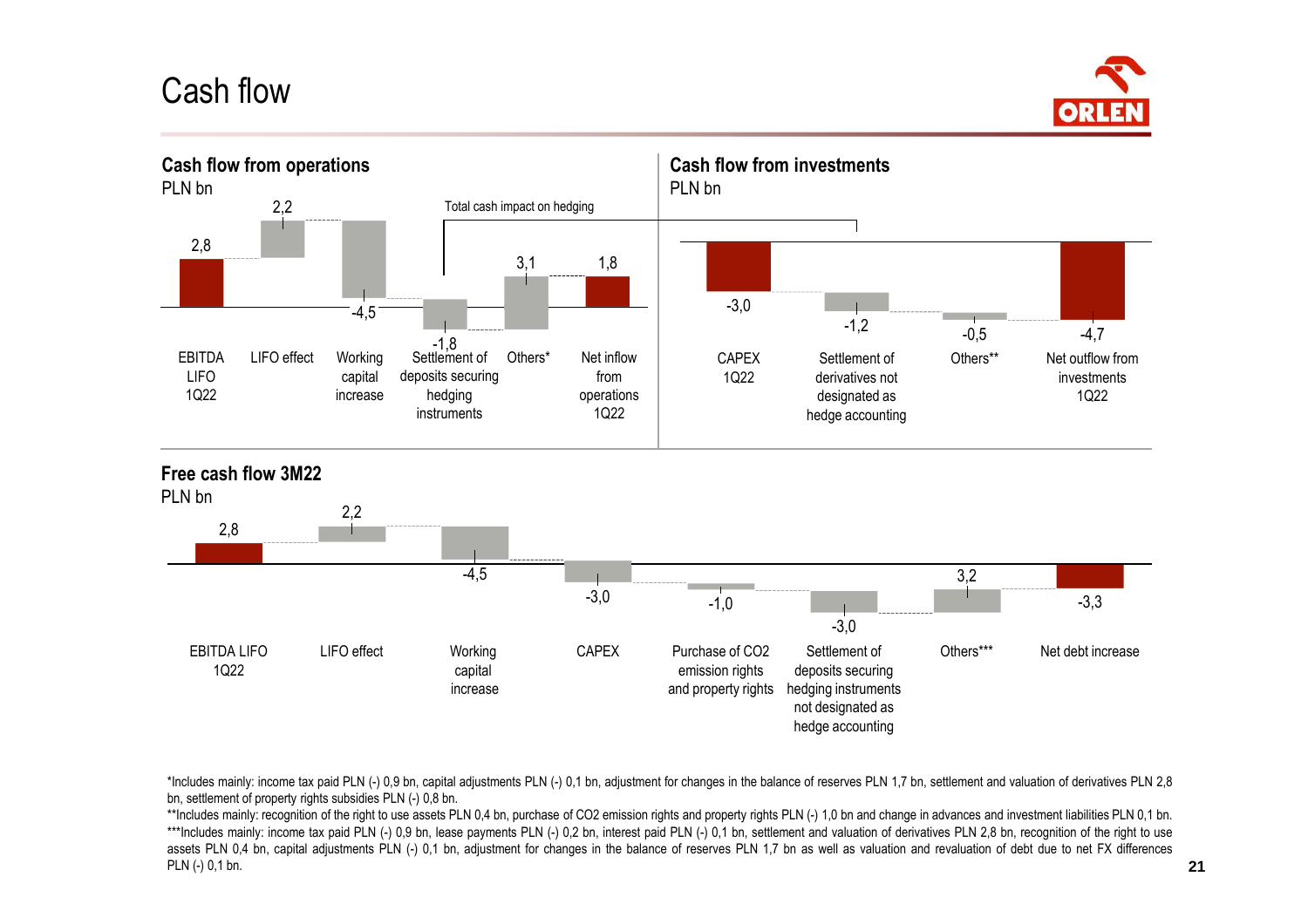### Debt



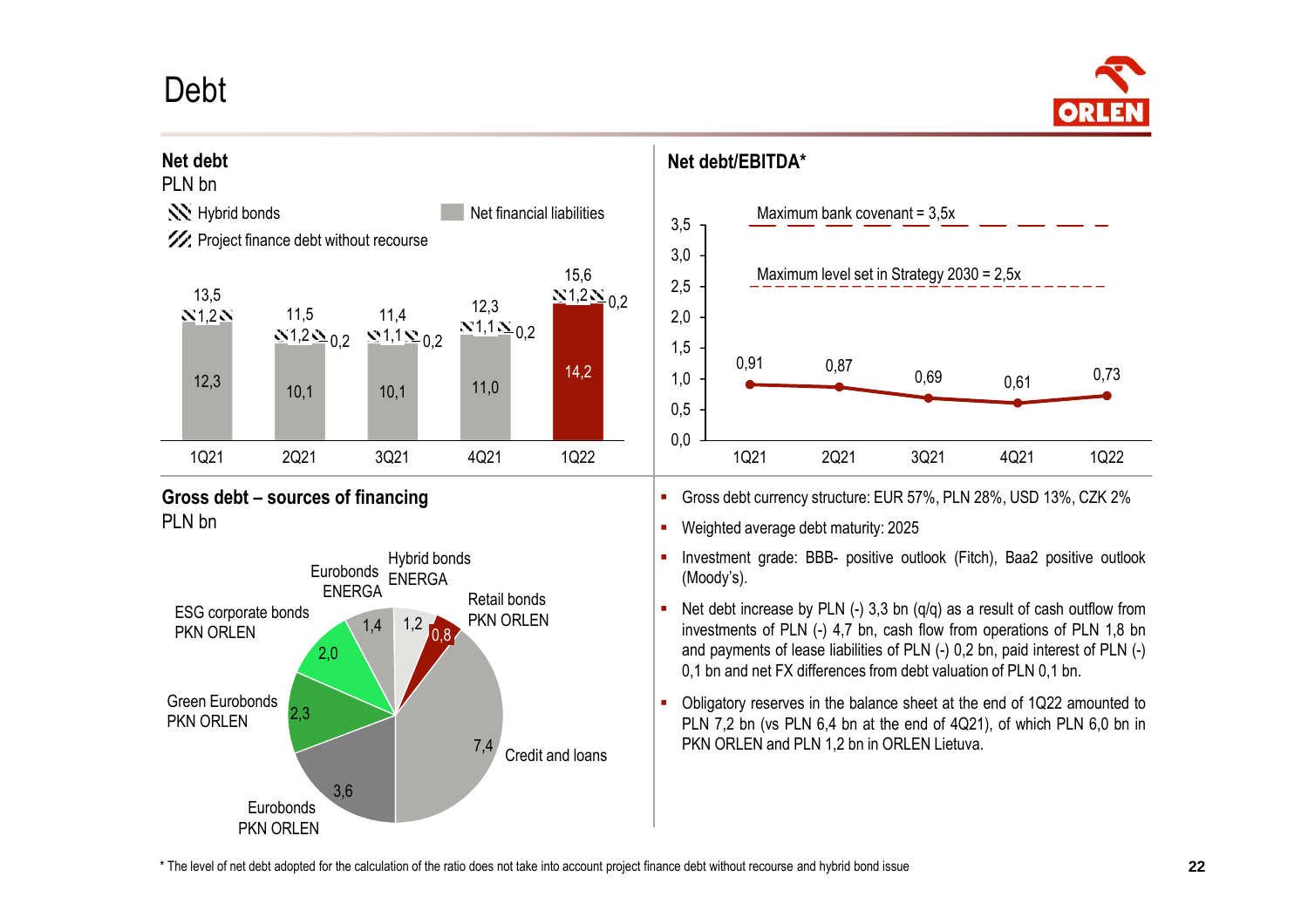### **CAPEX**



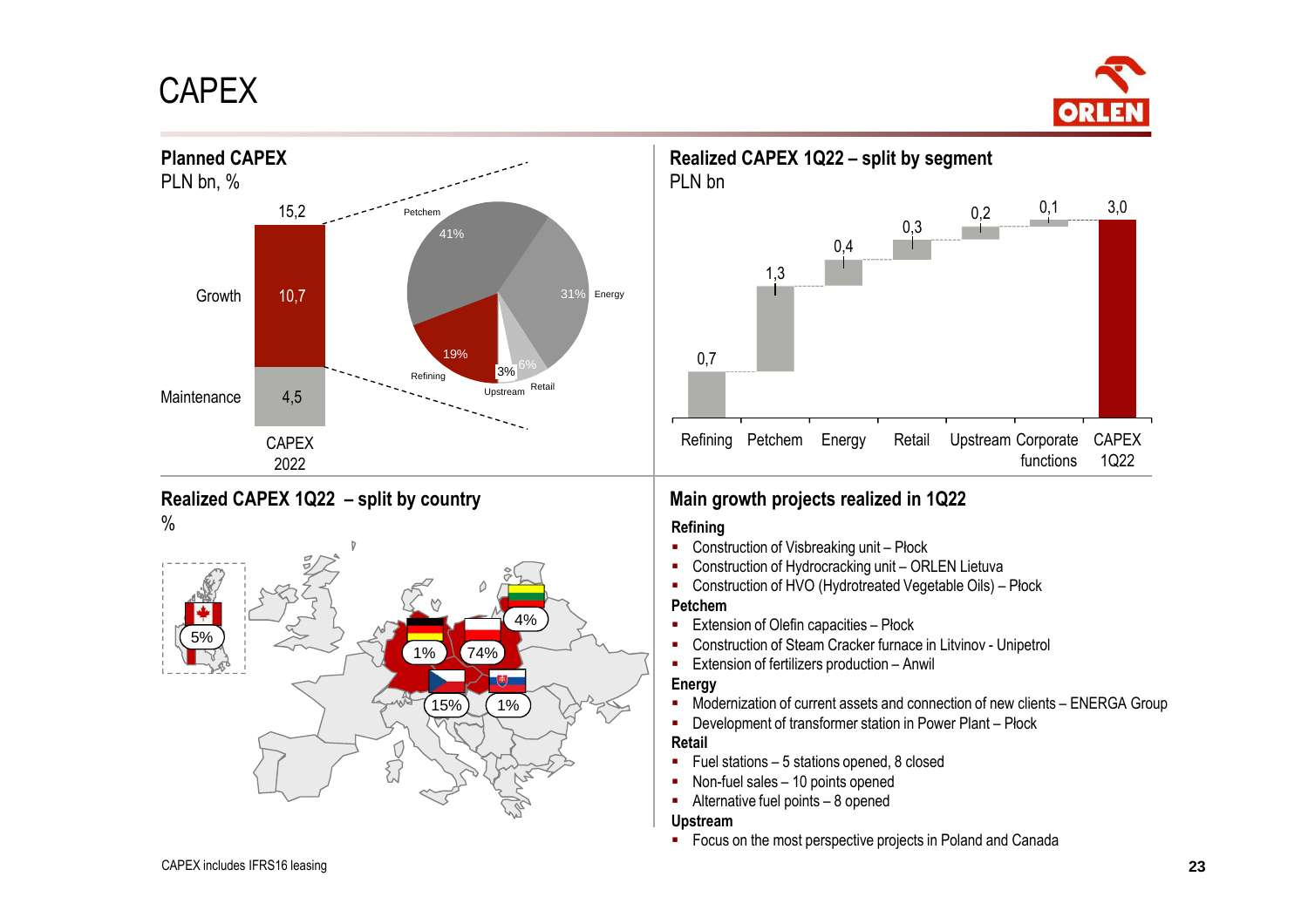Agenda







**Outlook** 

**24**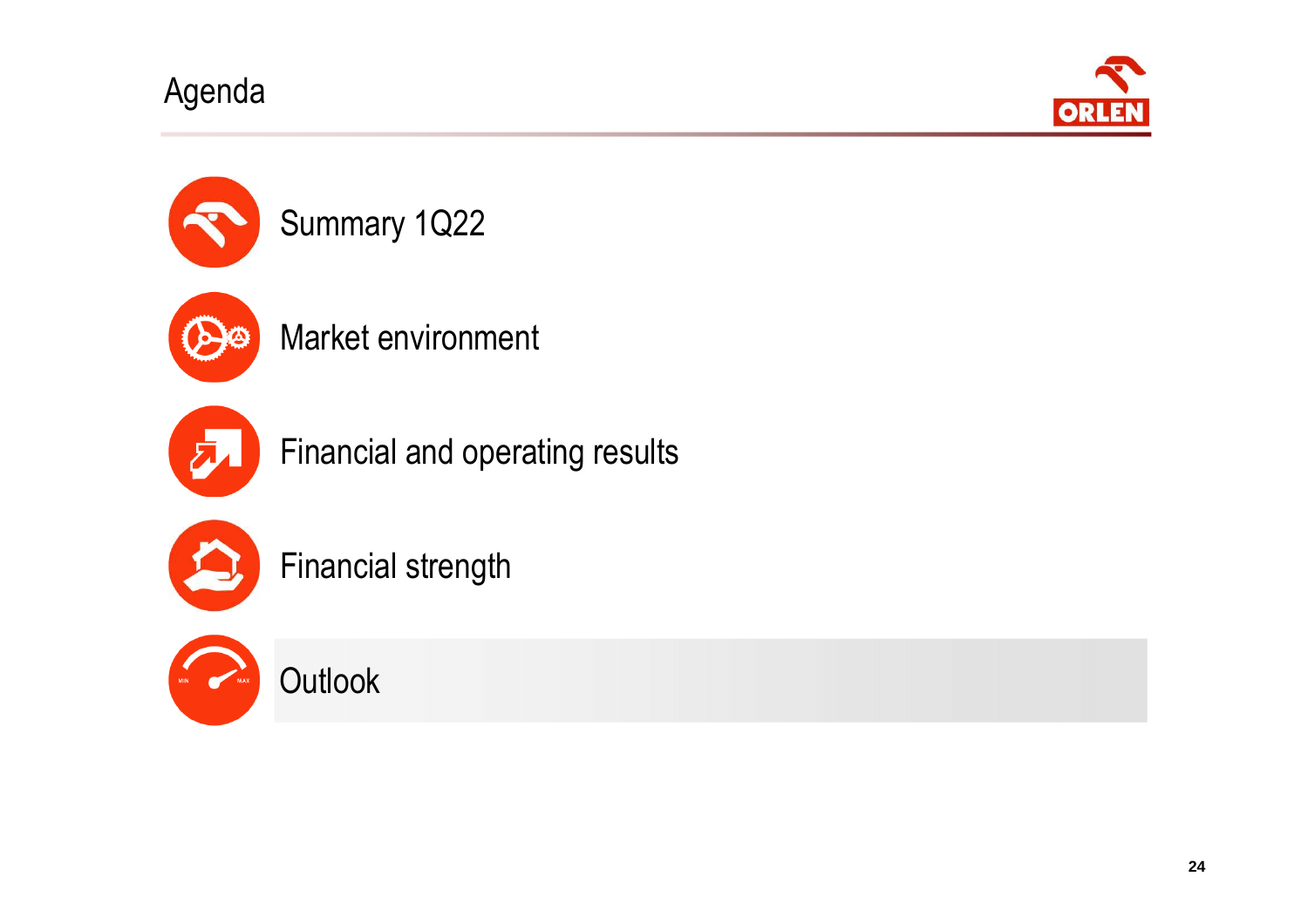### Current macro environment



|                                                                             | 2Q21    | <b>1Q22</b> | <b>2Q22</b> | $\Delta$ (q/q) | $\Delta$ (y/y) |
|-----------------------------------------------------------------------------|---------|-------------|-------------|----------------|----------------|
| Brent crude oil (USD/bbl)                                                   | 69      | 102         | 105         | 3%             | 52%            |
| Model refining margin (USD/bbl) <sup>1</sup>                                | 1,5     | 6,0         | 18,7        | 212%           | 1147%          |
| Model petrochemical margin (EUR/t) <sup>2</sup>                             | 1 4 7 3 | 1 1 6 6     | 1 4 5 9     | 25%            | $-1%$          |
| Electricity (PLN/MWh)                                                       | 305     | 625         | 553         | $-12%$         | 81%            |
| Natural gas (PLN/MWh)                                                       | 124     | 477         | 493         | 3%             | 298%           |
| CO2 emission rights (EUR/t)                                                 | 50      | 83          | 80          | $-3%$          | 60%            |
| Refining products (USD/t) <sup>3</sup> - crack margins from quotations      |         |             |             |                |                |
| <b>Diesel</b>                                                               | 37      | 148         | 296         | 100%           | 700%           |
| Gasoline                                                                    | 144     | 187         | 271         | 45%            | 88%            |
| <b>HSFO</b>                                                                 | $-152$  | $-247$      | $-222$      | $-10%$         | 46%            |
| Petrochemical products (EUR/t) <sup>3</sup> - crack margins from quotations |         |             |             |                |                |
| Polyethylene <sup>4</sup>                                                   | 532     | 466         | 540         | 16%            | 2%             |
| Polypropylene <sup>4</sup>                                                  | 594     | 655         | 650         | $-1\%$         | 9%             |
| Ethylene                                                                    | 627     | 664         | 923         | 39%            | 47%            |
| Propylene                                                                   | 603     | 679         | 933         | 37%            | 55%            |
| Paraxsylene                                                                 | 334     | 262         | 423         | 61%            | 27%            |
| Average exchange rates                                                      |         |             |             |                |                |
| <b>USD/PLN</b>                                                              | 3,76    | 4,13        | 4,26        | 3%             | 13%            |
| <b>EUR/PLN</b>                                                              | 4,53    | 4,63        | 4,64        | $0\%$          | 2%             |

\* Data as of 22.04.2022

1) Model refining margin = revenues (93,5% Products = 36% Gasoline + 43% Diesel + 14,5% HHO) - costs (100% input: crude oil and other raw materials).

Total input calculated acc. to Brent Crude quotations. Spot market quotations.

 2) Model petrochemical margin = revenues (98% Products = 44% HDPE + 7% LDPE + 35% PP Homo + 12% PP Copo) - costs (100% input = 75% Naphtha + 25% LS VGO). Contract market quotations.

3) Margin (crack) for refining and petrochemical products (excluding polymers) calculated as difference between a quotation of given product and a quotation of Brent DTD crude oil.

4) Margin (crack) for polymers calculated as difference between quotations of polymers and monomers.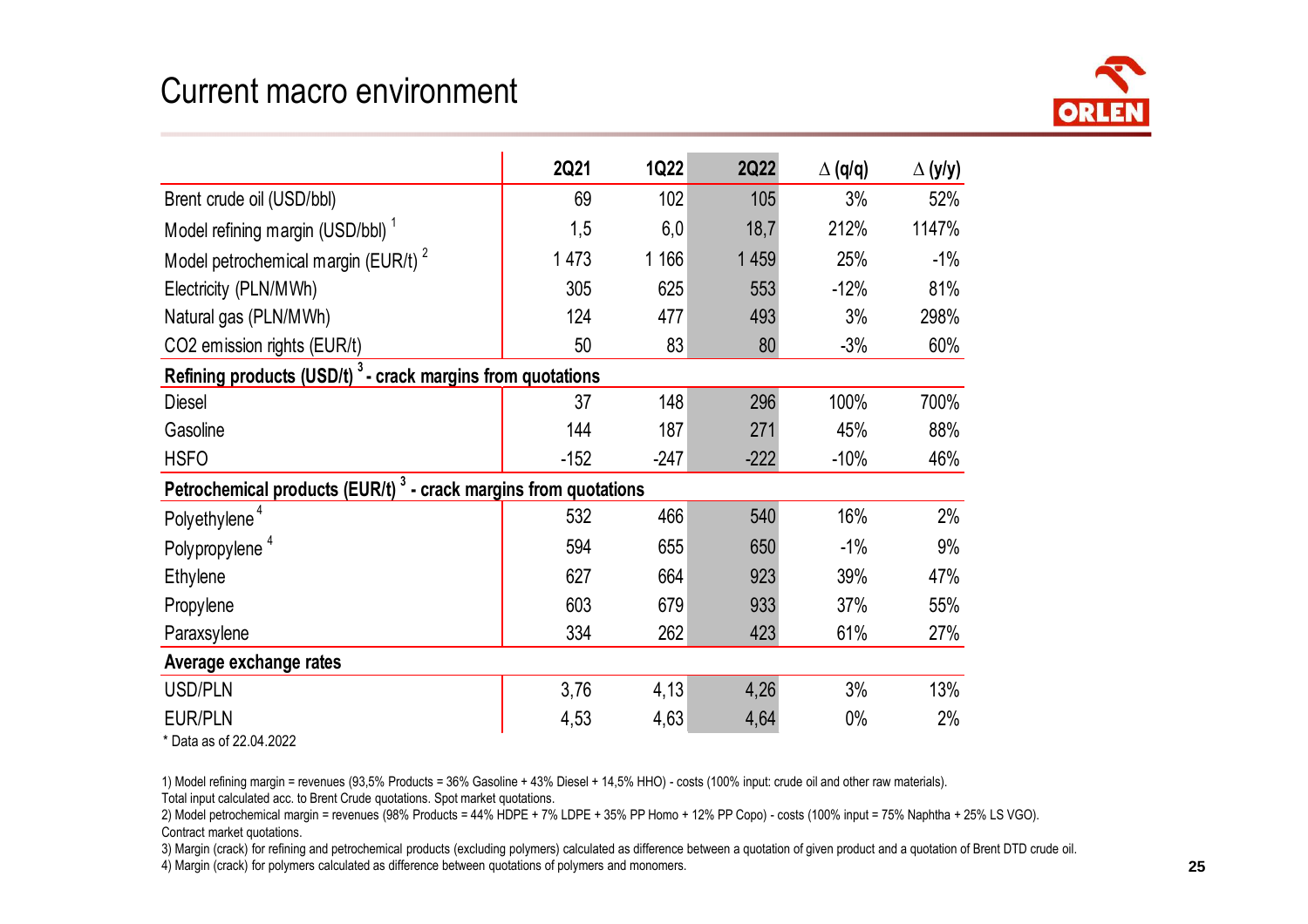### Macro environment in 2022



#### **Macro**

- L. Brent crude oil – assuming release of strategic oil reserves by the US and lower demand in China, the average Brent crude oil price in 2022 will amount ca. 120 USD/bbl.
- Refining margin we expect that imbalance on fuels markets in Europe connected with elimination of fuels imports from Russia will increase demand for fuels produced by the European refineries, improve refining capacities utilization and will contribute to refiningmargins improvement.
- Brent/Ural differential we expect maintaining high Brent/Ural differential due to lack of demand for Ural oil on the SPOT market in Europe.
- Petrochemical margin supporting factor for margins is demand correlated with GDP growth and lower import resulting from the increase in freight costs. On the other hand, high crude oil and gas prices reduce margins growth.
- Gas we expect gas prices to double (y/y) due to Russian invasion on Ukraine, changes in regulations forcing to fill gas storage in Europe to the appointed level and Gazprom's demands for gas payments in rubles.
- Electricity we expect increase in electricity prices (y/y) to the level of ca. 730 PLN/MWh (increase by ca. 85% y/y) as a result of gas and coal prices remaining at very high levels mainly due to geopolitical situation and high prices of CO2 emission rights.



#### **Economy**

- GDP\* we expect growth: Poland 4,4%, the Czech Rep. 2,7%, Lithuania 2,7%, Germany 2,7%.
- L. Fuel consumption – we expect increase in fuel demand and petrochemical products as <sup>a</sup> result of economic recovery.



#### **Regulations**

- National Index Target base level increase from 8,7 to 8,8% (reduced ratio for PKN ORLEN is 5,773%).
- Capacity market we expect comparable  $(y/y)$  support for energy units.
- Government Anti-Inflation Package reduction of excise tax on fuels (1 January 2022 31 May 2022), exemption from retail sales tax (20 December 2021 – 31 May 2022) and reduction of VAT on fuels from 23% to 8% (1 January 2022 – 31 July 2022)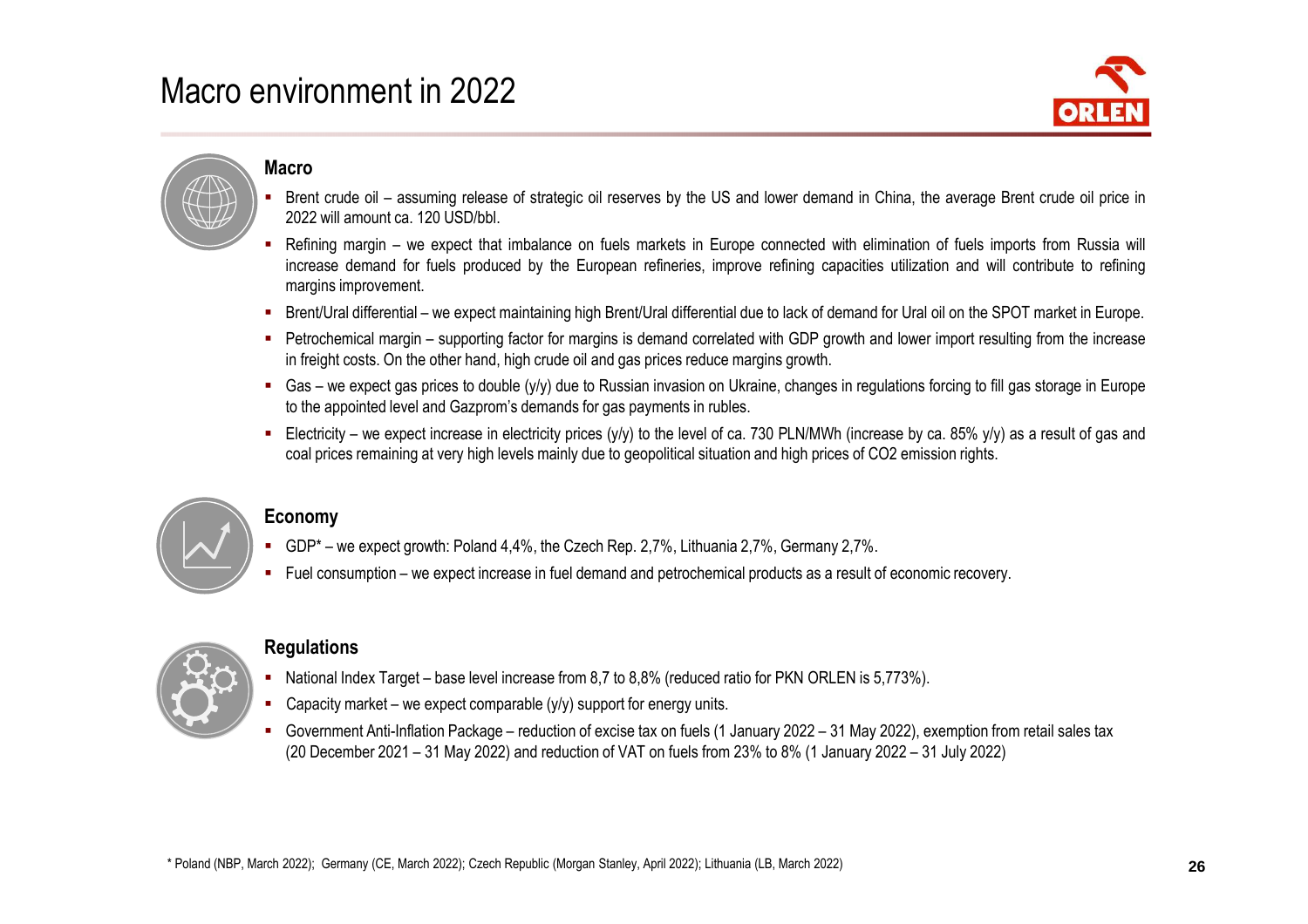# **Thank you for your attention**





**In case of any questions please contact IR Department: phone: + 48 24 256 81 80e-mail: ir@orlen.pl**

**www.orlen.pl**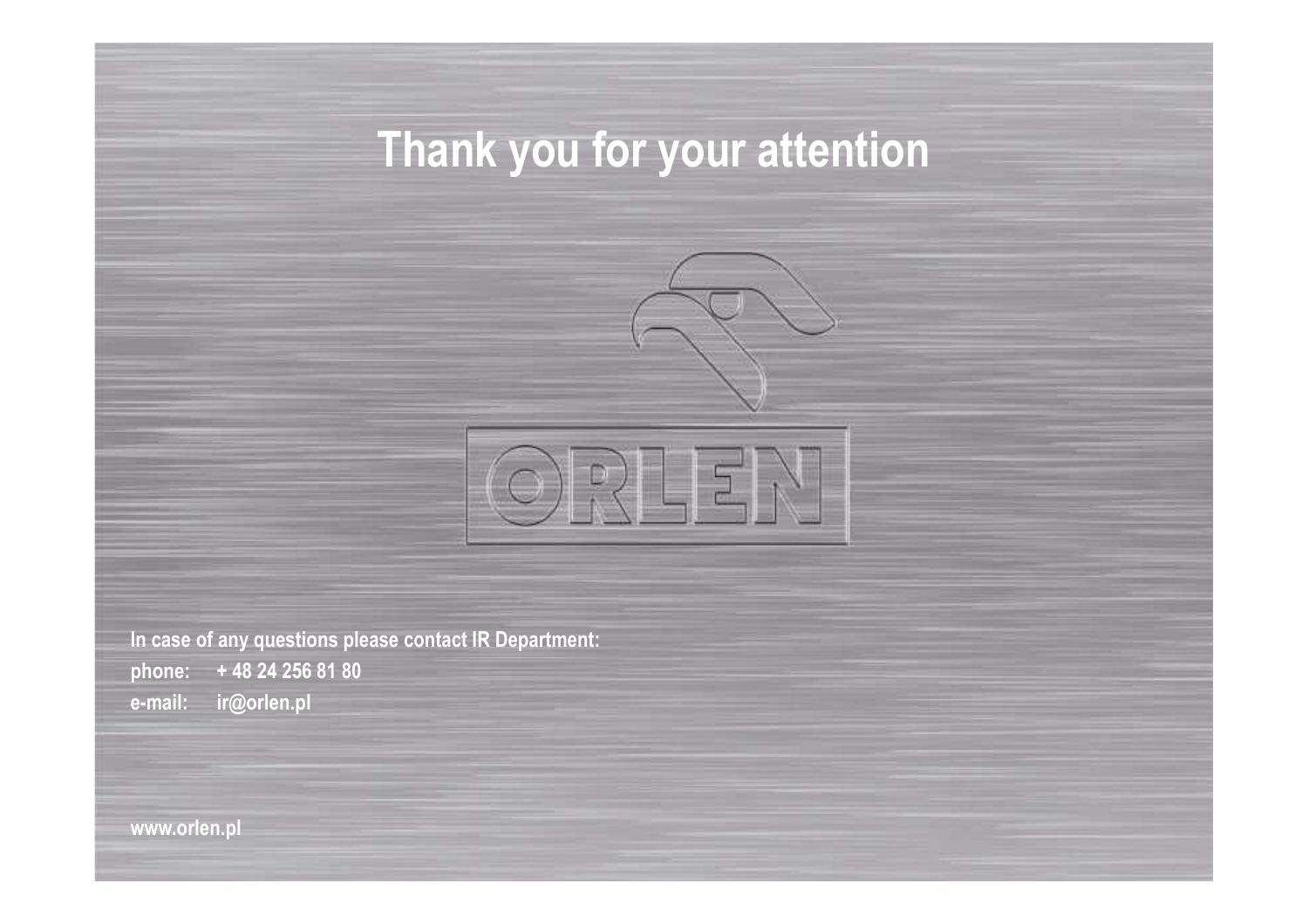Agenda



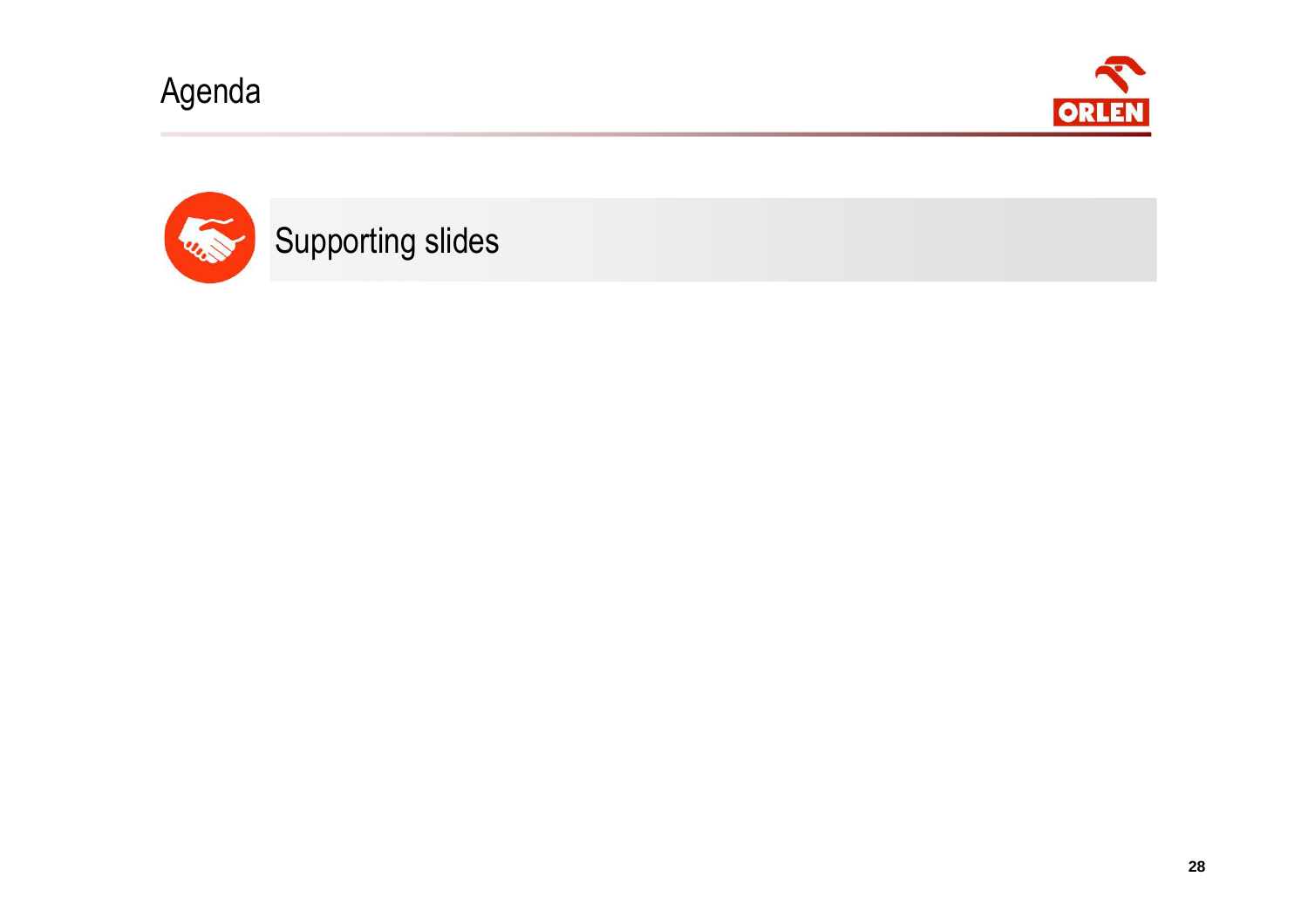### Results – split by quarter



| PLN <sub>m</sub>   | <b>1Q21</b> | <b>2Q21</b> | 3Q21    | 4Q21    | 12M21   | <b>1Q22</b> |
|--------------------|-------------|-------------|---------|---------|---------|-------------|
| Revenues           | 24 5 62     | 29 4 23     | 36 442  | 40 914  | 131 341 | 45 447      |
| <b>EBITDA LIFO</b> | 2425        | 3 167       | 4 2 6 6 | 4 2 9 6 | 14 154  | 2 7 8 6     |
| <b>LIFO</b> effect | 1 142       | 963         | 890     | 1 2 5 1 | 4 2 4 6 | 2 1 7 4     |
| <b>EBITDA</b>      | 3567        | 4 1 3 0     | 5 1 5 6 | 5 5 4 7 | 18 400  | 4 9 6 0     |
| Depreciation       | $-1311$     | $-1294$     | $-1328$ | $-1408$ | $-5341$ | $-1400$     |
| <b>EBIT LIFO</b>   | 1 1 1 4     | 1873        | 2938    | 2888    | 8813    | 1 3 8 6     |
| <b>EBIT</b>        | 2 2 5 6     | 2836        | 3828    | 4 1 3 9 | 13 059  | 3560        |
| Net result         | 1872        | 2 2 4 4     | 2928    | 4 144   | 11 188  | 2845        |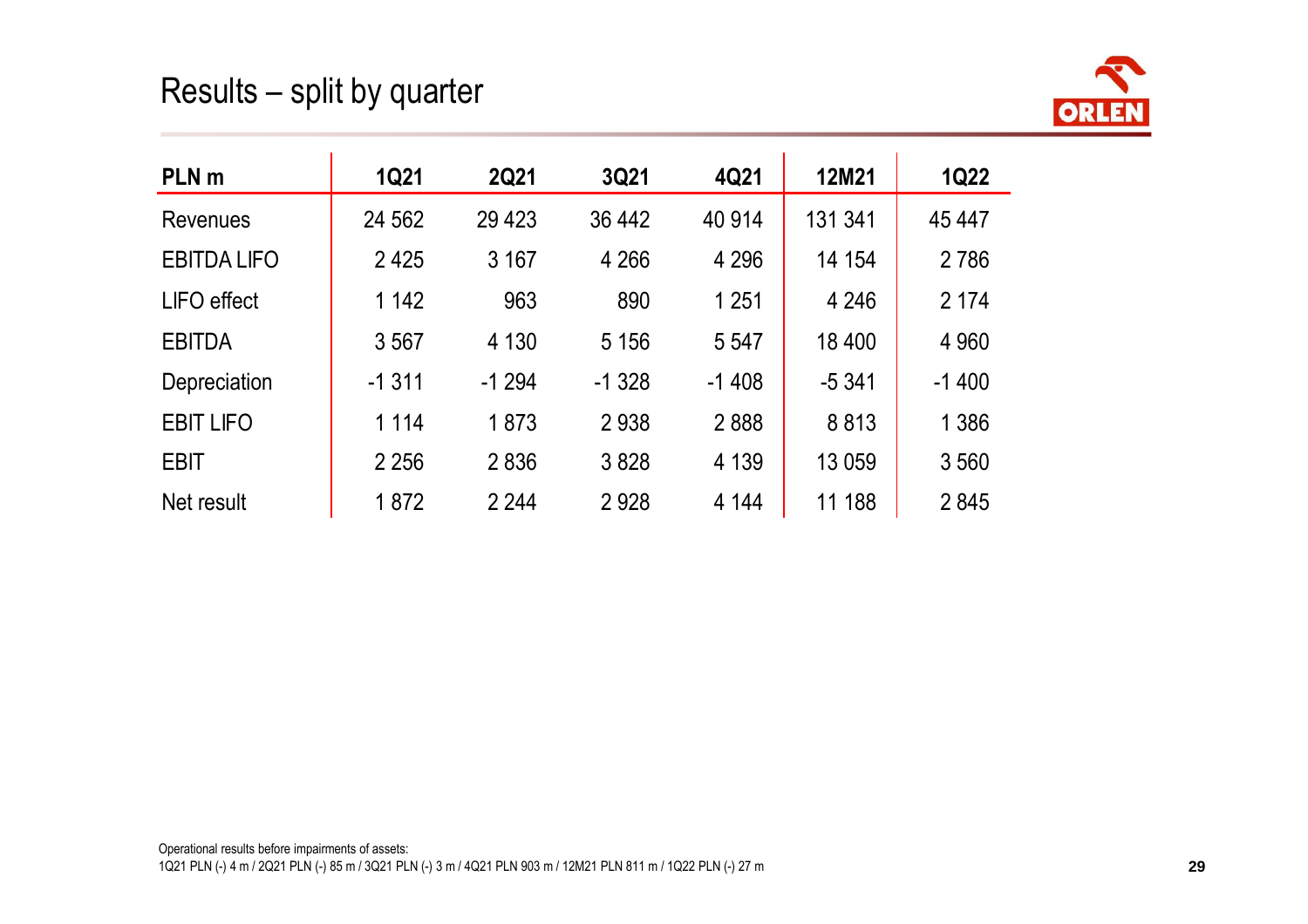## EBITDA LIFO – split by segment



| PLN <sub>m</sub>           | 1Q21    | 2Q21    | 3Q21        | 4Q21    | 12M21   | <b>1Q22</b>  | $\Delta(y/y)$ |
|----------------------------|---------|---------|-------------|---------|---------|--------------|---------------|
| Refining, incl:            | 22      | 278     | 1 1 6 5     | 2 1 4 9 | 3614    | 900          | 878           |
| <b>NRV</b>                 | 157     | 15      |             | 0       | 173     | $-4$         | $-161$        |
| hedging                    | $-318$  | $-327$  | $-245$      | $-25$   | $-915$  | $-1219$      | $-901$        |
| valuation of CO2 contracts | 193     | 260     | 159         | 567     | 1 1 7 9 | $-568$       | $-761$        |
| Petchem, incl:             | 872     | 1 0 2 1 | 1013        | 1 3 8 9 | 4 2 9 5 | 451          | $-421$        |
| <b>NRV</b>                 | 36      | $-1$    | 2           |         | 38      | $\mathbf{0}$ | $-36$         |
| hedging                    | 65      | 75      | 73          | 70      | 283     | 84           | 19            |
| valuation of CO2 contracts | 213     | 287     | 135         | 593     | 1228    | $-614$       | $-827$        |
| Energy, incl:              | 1 2 5 9 | 1 2 1 5 | 1 0 4 2     | 164     | 3680    | 1 0 0 4      | $-255$        |
| hedging                    | 0       | 0       | $\mathbf 0$ | $-99$   | $-99$   | 50           | 50            |
| valuation of CO2 contracts | 162     | 217     | 197         | 524     | 1 100   | $-543$       | $-705$        |
| <b>Retail</b>              | 548     | 828     | 948         | 573     | 2897    | 585          | 37            |
| Upstream, incl:            | 14      | 60      | 130         | 183     | 387     | 162          | 148           |
| hedging                    | $-63$   | $-60$   | $-11$       | $-7$    | $-141$  | $-81$        | $-18$         |
| <b>Corporate functions</b> | $-290$  | $-235$  | $-32$       | $-162$  | $-719$  | $-316$       | $-26$         |
| <b>EBITDA LIFO, incl:</b>  | 2 4 2 5 | 3 167   | 4 2 6 6     | 4 2 9 6 | 14 154  | 2786         | 361           |
| <b>NRV</b>                 | 193     | 14      | 3           |         | 211     | $-4$         | $-197$        |
| hedging                    | $-316$  | $-312$  | $-183$      | $-61$   | $-872$  | $-1166$      | $-850$        |
| valuation of CO2 contracts | 568     | 764     | 491         | 1684    | 3507    | $-1725$      | $-2293$       |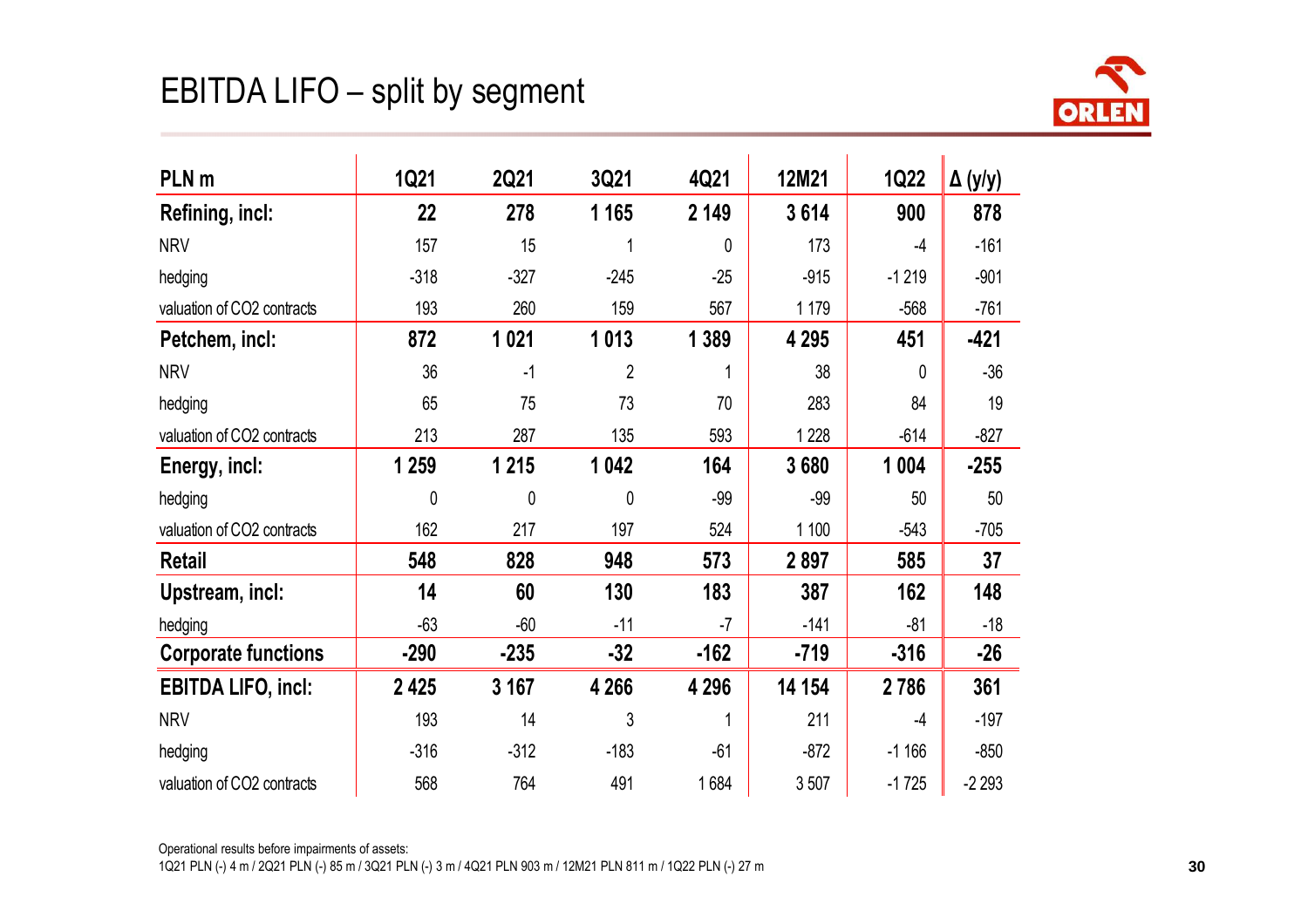#### Effect of the operations related to reserve on CO<sub>2</sub> and valuation of CO<sub>2</sub> contracts on PKN ORLEN consolidated financial results ORLE

**Contracts portfolio for purchase of CO2 emission rights in PKN ORLEN and EUA balance on ORLEN Group accounts (mt)**

| <b>Portfolios</b>                                              | <b>Approach to valuation</b>                                          | 31.03.2021 | 30.06.2021 | 30.09.2021 | 31.12.2021 | 31.03.2022 |
|----------------------------------------------------------------|-----------------------------------------------------------------------|------------|------------|------------|------------|------------|
| Own contracts portfolio for<br>purchase of emission rights     | Is not subject to fair value valuation at<br>the balance sheet date   | 0.46       | 1,49       | 2.14       | 2.30       | 1,52       |
| Transaction portfolio for purchase<br>of emission rights*      | It is subject to fair value valuation at<br>the balance sheet date    | 12.41      | 12,79      | 17,58      | 20,72      | 0,00       |
| EUA portfolio on ORLEN Group<br>accounts (intangible assets)** | Is not subject to fair value valuation at<br>the balance sheet date** | 18,79      | 2,14       | 3,05       | 9.63       | 16,05      |

\* Transaction portfolio has been spun off in 4Q2020 in connection to part of CO2 emission rights contracts rolled for the next term (according to MSSF9)

\*\* EUA recognized as intangible assets, which are not amortized and analyzed for impairment. Purchased rights valuated according to the purchase price, received for free in fair value fixed for registration on the account day less any write-offs for impairment





- Settlement and valuation of a CO2 futures "transaction"<br>portfolio portfolio (position: other operating income)
- Settlement of subsidies for CO2 received for free (position: Collision in a province in the Total for the Total for Co2 estimated to the Co2 estimated in the Co2 estimated (position: costs by type,taxes and fees)
- Creation / release of a provision for CO2 estimated emissions (position: costs by type, taxes and fees)
- $\equiv$  CO2 inventories revaluation (position: costs by type,taxes and fees)  $c_{\rm t}$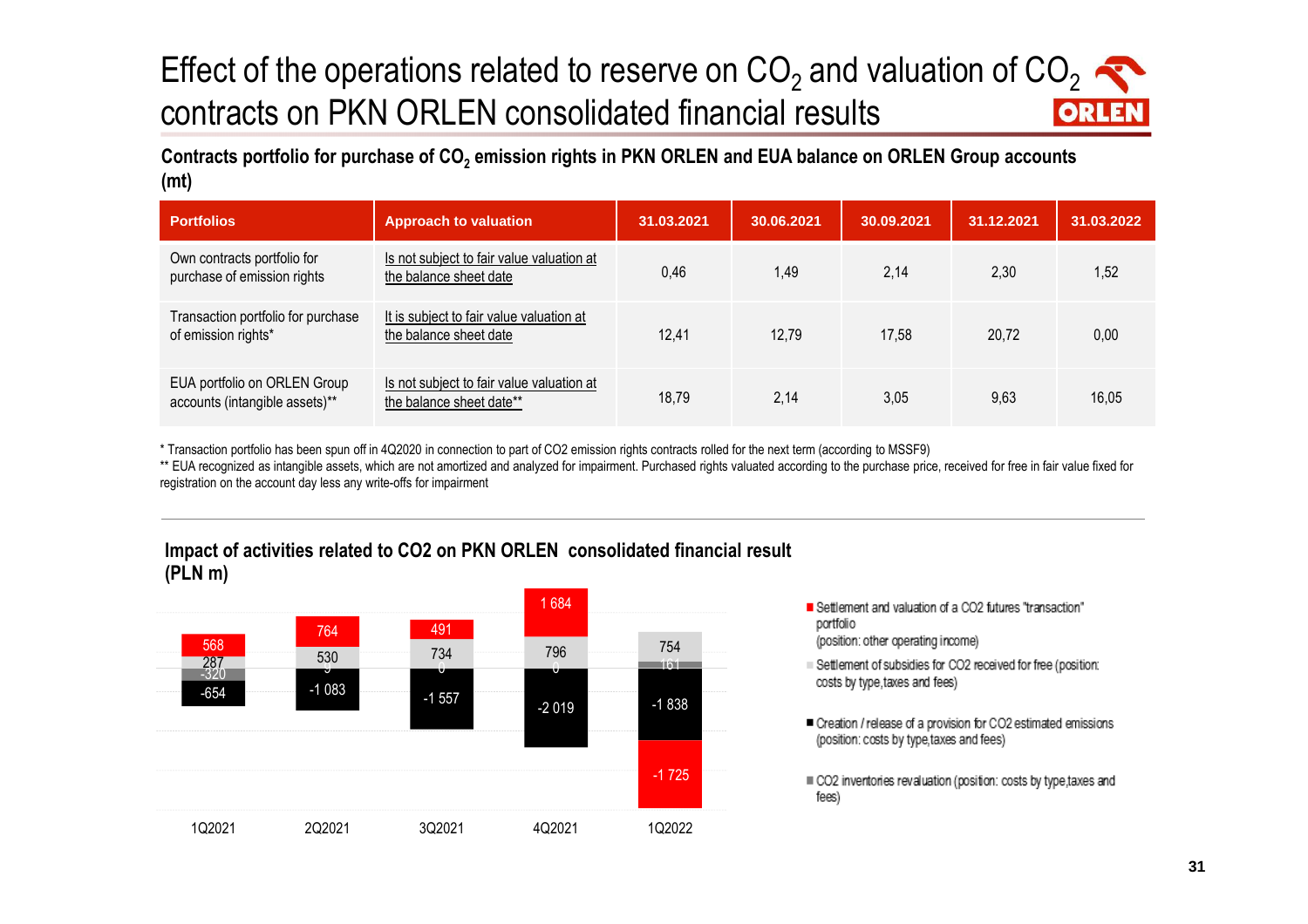## Settlement of securing deposit and realization of  $\mathsf{CO}_2$  contracts on cash flow – (illustrative value)





Contract performance (acquiring rights)

Settlement of margin deposit and transaction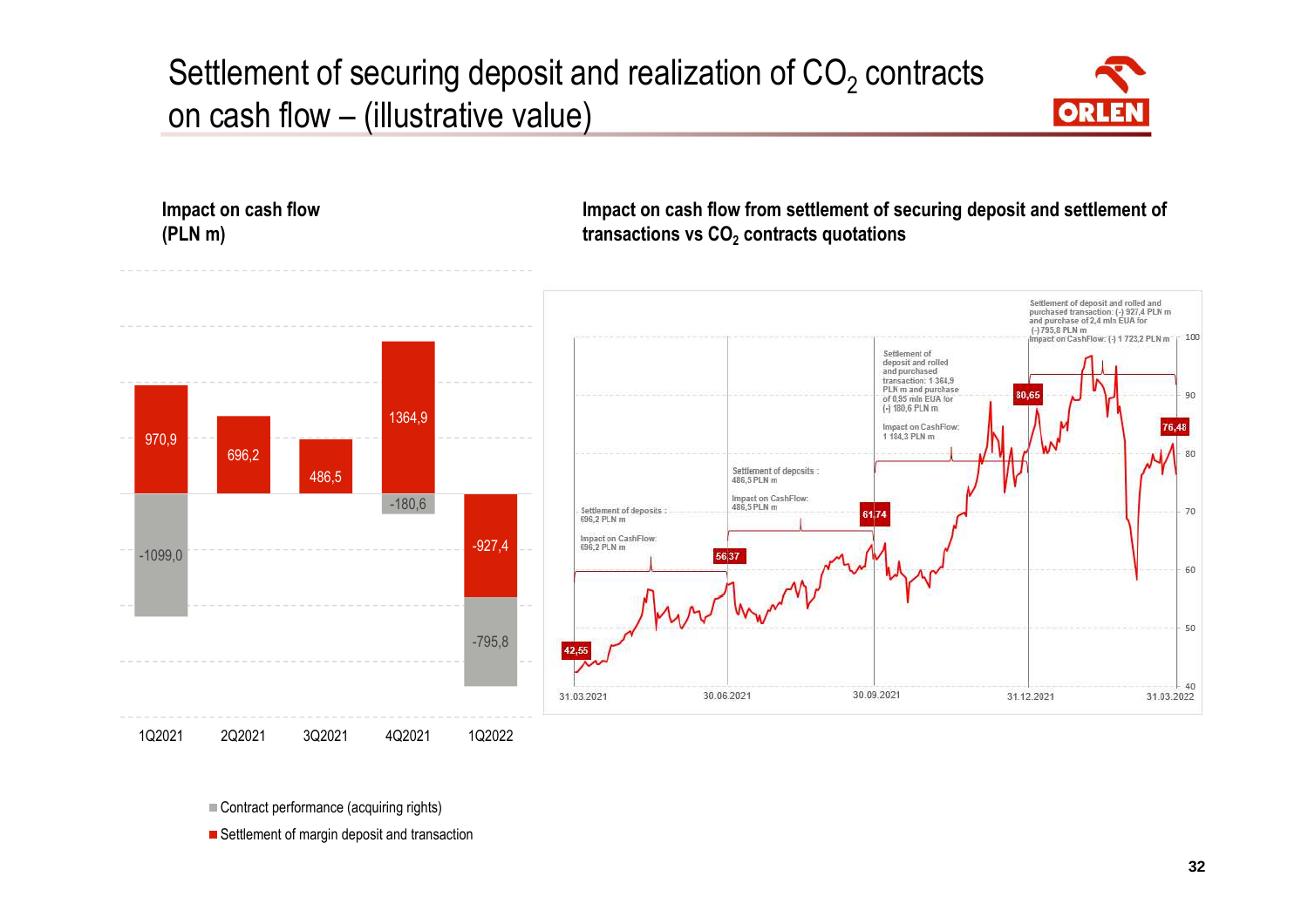$\mathbf{r}$ 



| <b>1Q22</b><br>PLN m    | <b>PKN ORLEN</b> | <b>ORLEN</b><br>Unipetrol <sup>2</sup> | <b>ORLEN</b><br>Lietuva <sup>2</sup> | <b>ENERGA</b><br>Group <sup>2</sup> | <b>Others and</b><br>consolidation<br>corrections | <b>TOTAL</b> |
|-------------------------|------------------|----------------------------------------|--------------------------------------|-------------------------------------|---------------------------------------------------|--------------|
| <b>Revenues</b>         | 33 4 74          | 8 0 0 4                                | 7575                                 | 4 9 3 9                             | $-8515$                                           | 45 477       |
| <b>EBITDA LIFO</b>      | $-590$           | 209                                    | 589                                  | 1 107                               | 1471                                              | 2786         |
| <b>LIFO</b> effect      | 1647             | 445                                    | 46                                   |                                     | 36                                                | 2 1 7 4      |
| <b>EBITDA</b>           | 1 0 5 7          | 654                                    | 635                                  | 1 107                               | 1507                                              | 4 9 6 0      |
| Depreciation            | 540              | 261                                    | 54                                   | 279                                 | 266                                               | 1 4 0 0      |
| <b>EBIT</b>             | 517              | 393                                    | 581                                  | 828                                 | 1 2 4 1                                           | 3 5 6 0      |
| <b>EBIT LIFO</b>        | $-1130$          | $-52$                                  | 535                                  | 828                                 | 1 2 0 5                                           | 1 3 8 6      |
| <b>Financial income</b> | 944              | 55                                     | 17                                   | 53                                  | $-624$                                            | 445          |
| <b>Financial costs</b>  | $-985$           | $-67$                                  | $-17$                                | $-90$                               | 620                                               | $-539$       |
| Net result              | 387              | 312                                    | 514                                  | 626                                 | 1 0 0 6                                           | 2845         |

 $^1$  Calculated as a difference between operating profit acc. to LIFO and operating profit based on weighted average

<sup>2</sup>ORLEN Unipetrol, ORLEN Lietuva and ENERGA Group results acc. to IFRS before taking into account adjustments made for ORLEN Group consolidation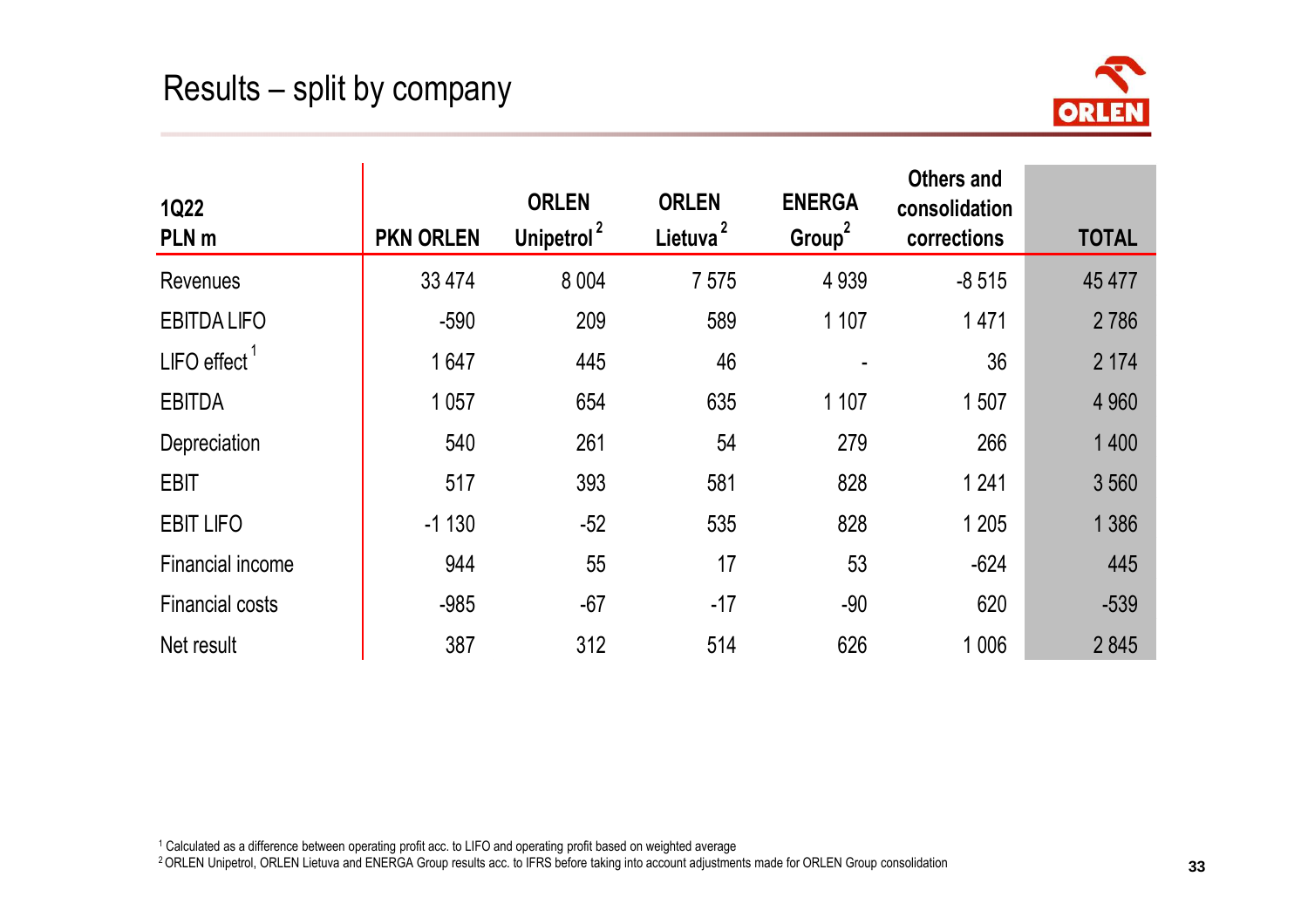## ORLEN Lietuva



| PLN <sub>m</sub>   | <b>1Q21</b> | 4Q21 | <b>1Q22</b> | $\Delta$ (y/y) | 3M21 | 3M22 |      |
|--------------------|-------------|------|-------------|----------------|------|------|------|
| <b>Revenues</b>    | 2848        | 6825 | 7575        | 166%           | 2848 | 7575 | 166% |
| <b>EBITDA LIFO</b> | 66          | 179  | 589         | 792%           | 66   | 589  | 792% |
| <b>EBITDA</b>      | 130         | 246  | 635         | 388%           | 130  | 635  | 388% |
| <b>EBIT</b>        | 94          | 195  | 581         | 518%           | 94   | 581  | 518% |
| Net result         | 89          | 187  | 514         | 478%           | 89   | 514  | 478% |

- **Higher revenues resulting from increase in refining products quotations and sales volumes.**
- Higher utilization of refining capacity by <sup>31</sup> pp (y/y) mainly due to favorable macroeconomic situation. Lower fuel yield by (-) <sup>3</sup> pp (y/y) resulting from higher share of high-sulphur crude oils in throughput.
- EBITDA LIFO higher by PLN <sup>523</sup> <sup>m</sup> (y/y) due to positive macro impact (y/y), including mainly B/U diff, cracks on light and middle distillates, higher refining sales volumes and positive impact of historical inventory layers usage. Abovementioned positive effects were partially limited by negative impact of inventories revaluation (NRV) in the amount of PLN (-) 127 <sup>m</sup> (y/y), lower (y/y) trade margins and negative impact (y/y)of hedging transactions.
- CAPEX 1Q22: PLN <sup>132</sup> m.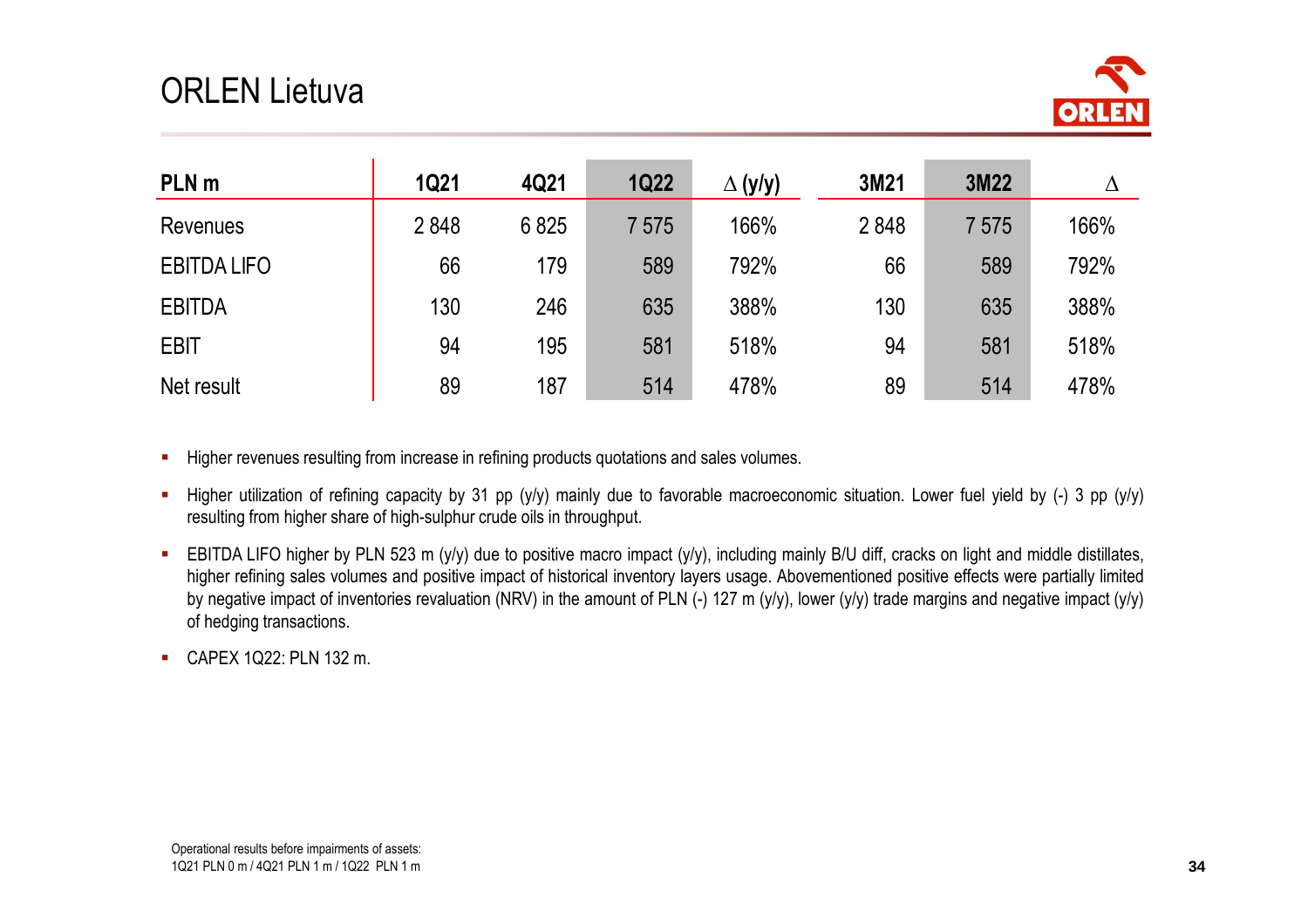

| PLN <sub>m</sub>   | <b>1Q21</b> | 4Q21 | <b>1Q22</b> | $\Delta$ (y/y) | 3M21    | 3M22    |      |
|--------------------|-------------|------|-------------|----------------|---------|---------|------|
| <b>Revenues</b>    | 4 3 4 7     | 7417 | 8 0 0 4     | 84%            | 4 3 4 7 | 8 0 0 4 | 84%  |
| <b>EBITDA LIFO</b> | 147         | 303  | 209         | 42%            | 147     | 209     | 42%  |
| <b>EBITDA</b>      | 382         | 487  | 654         | 71%            | 382     | 654     | 71%  |
| <b>EBIT</b>        | 143         | 219  | 393         | 175%           | 143     | 393     | 175% |
| Net result         | 115         | 140  | 312         | 171%           | 115     | 312     | 171% |

- $\blacksquare$  . Increase in revenues as <sup>a</sup> result of higher quotations of refining and petrochemical products and higher sales volumes in refining and petrochemical segments due to market situation improvement.
- $\mathbf{r}_\mathrm{c}$ Increase of crude oil throughput (y/y) and utilization of refining capacity by <sup>3</sup> pp despite planned maintenance shutdown of Kralupy refinery.
- $\blacksquare$ EBITDA LIFO higher by PLN 62 m (y/y) due to positive macro impact (y/y), including mainly B/U diff and cracks on light and middle distillates, olefins, polyolefins as well as PVC and fertilizers. Additionally, positive impact of usage of historical inventory layers, increase in trade and retail margins at negative impact of inventory revaluation (NRV) in the amount of PLN (-) 70 <sup>m</sup> (y/y) and negative impact (y/y) of hedgingtransactions.
- CAPEX 1Q22: PLN <sup>458</sup> m.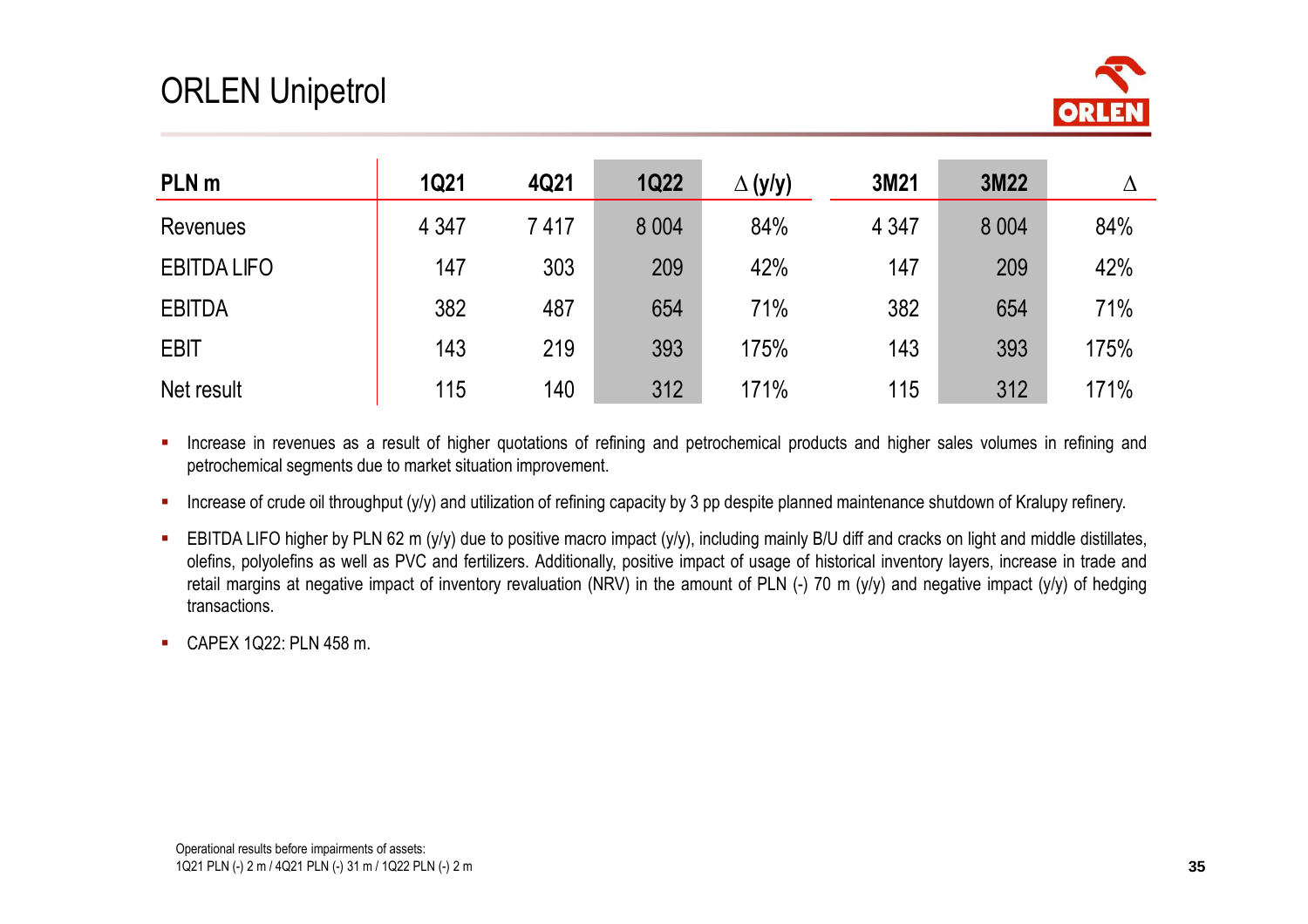

| PLN <sub>m</sub> | <b>1Q21</b> | 4Q21  | <b>1Q22</b> | (y/y)<br>Δ | 3M21 | 3M22    |     |
|------------------|-------------|-------|-------------|------------|------|---------|-----|
| Revenues         | 3 4 6 0     | 3706  | 4 9 3 9     | 43%        | 3460 | 4 9 3 9 | 43% |
| <b>EBITDA</b>    | 758         | 340   | 1 0 7 7     | 42%        | 758  | 1077    | 42% |
| <b>EBIT</b>      | 484         | 41    | 805         | 66%        | 484  | 805     | 66% |
| Net result       | 384         | $-26$ | 611         | 59%        | 384  | 611     | 59% |

- **Increase in revenues (y/y) as a result of higher revenues in Sales Business Line (higher energy sales prices on the wholesale market) and** Generation Business Line (higher Energy sales prices and generation volumes).
- EBITDA higher by PLN <sup>319</sup> <sup>m</sup> (y/y) due to higher results in Distribution Business Line (increase in margin on distribution services resulting from lower level of network losses and higher volumes of energy distributed) and Generation Business Line (higher margins on energy sales and higher generation volumes).
- CAPEX 1Q22: PLN <sup>316</sup> m.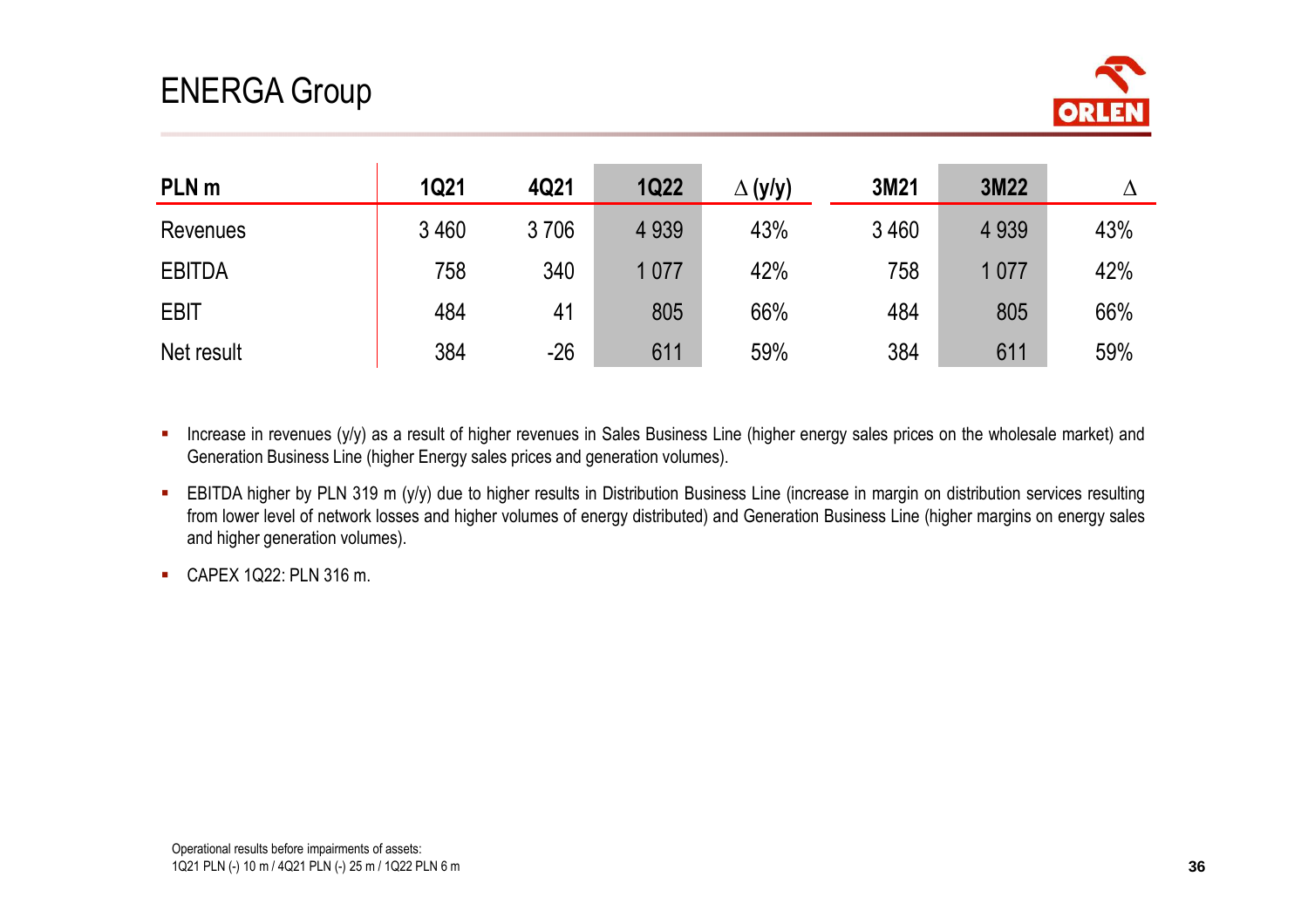### Production data



| <b>ORLEN Group</b>                    | <b>1Q21</b> | 4Q21    | <b>1Q22</b> | $\Delta$ (y/y) | $\Delta$ (q/q) | 3M21    | 3M22    | $\Delta$        |
|---------------------------------------|-------------|---------|-------------|----------------|----------------|---------|---------|-----------------|
| Crude oil throughput (kt)             | 6 2 3 7     | 8 5 5 3 | 8 1 6 2     | 31%            | $-5%$          | 6 2 3 7 | 8 1 6 2 | 31%             |
| Utilization                           | 72%         | 96%     | 94%         | $22$ pp        | $-2$ pp        | 72%     | 94%     | 22 pp           |
| PKN ORLEN <sup>1</sup>                |             |         |             |                |                |         |         |                 |
| Crude oil throughput (kt)             | 3 0 4 0     | 4 0 64  | 4 10 6      | 35%            | $1\%$          | 3 0 4 0 | 4 10 6  | 35%             |
| Utilization                           | 76%         | 99%     | 102%        | 26 pp          | 3 pp           | 76%     | 102%    | $26$ pp         |
| Fuel yield <sup>4</sup>               | 77%         | 82%     | 81%         | 4 pp           | $-1$ pp        | 77%     | 81%     | 4 pp            |
| Light distillates yield <sup>5</sup>  | 32%         | 32%     | 33%         | 1 pp           | 1 pp           | 32%     | 33%     | 1 pp            |
| Middle distillates yield <sup>6</sup> | 45%         | 50%     | 48%         | 3 pp           | $-2$ pp        | 45%     | 48%     | 3 pp            |
| <b>ORLEN Unipetrol<sup>2</sup></b>    |             |         |             |                |                |         |         |                 |
| Crude oil throughput (kt)             | 1640        | 1933    | 1703        | 4%             | $-12%$         | 1640    | 1703    | 4%              |
| <b>Utilization</b>                    | 76%         | 88%     | 79%         | 3 pp           | $-9$ pp        | 76%     | 79%     | 3 pp            |
| Fuel yield <sup>4</sup>               | 82%         | 82%     | 83%         | 1 pp           | 1 pp           | 82%     | 83%     | 1 pp            |
| Light distillates yield <sup>5</sup>  | 36%         | 37%     | 36%         | $0$ pp         | $-1$ pp        | 36%     | 36%     | 0 <sub>pp</sub> |
| Middle distillates yield <sup>6</sup> | 46%         | 45%     | 47%         | 1 pp           | 2 pp           | 46%     | 47%     | 1 pp            |
| <b>ORLEN Lietuva</b> <sup>3</sup>     |             |         |             |                |                |         |         |                 |
| Crude oil throughput (kt)             | 1472        | 2470    | 2 2 6 3     | 54%            | $-8%$          | 1 472   | 2 2 6 3 | 54%             |
| Utilization                           | 59%         | 96%     | 90%         | 31 pp          | $-6$ pp        | 59%     | 90%     | 31 pp           |
| Fuel yield <sup>4</sup>               | 78%         | 77%     | 75%         | $-3$ pp        | $-2$ pp        | 78%     | 75%     | $-3$ pp         |
| Light distillates yield <sup>5</sup>  | 32%         | 33%     | 32%         | $0$ pp         | $-1$ pp        | 32%     | 32%     | 0 <sub>pp</sub> |
| Middle distillates yield <sup>6</sup> | 46%         | 44%     | 43%         | $-3$ pp        | $-1$ pp        | 46%     | 43%     | $-3$ pp         |

<sup>1</sup> Throughput capacity for Plock refinery is 16,3 mt/y

<sup>2</sup> Throughput capacity for Unipetrol is 8,7 mt/y [Litvinov (5,4 mt/y) and Kralupy (3,3 mt/y)]

3 Throughput capacity for ORLEN Lietuva is 10,2 mt/y

4 Fuel yield equals middle distillates yield plus light distillates yield. Differences may occur from rounding

 $^5$  Light distillates yield is a ratio of gasoline, naphtha, LPG production excluding BIO and internal transfers to crude oil throughput

6 Middle distillates yield is a ratio of diesel, light heating oil (LHO) and JET production excluding BIO and internal transfers to crude oil throughput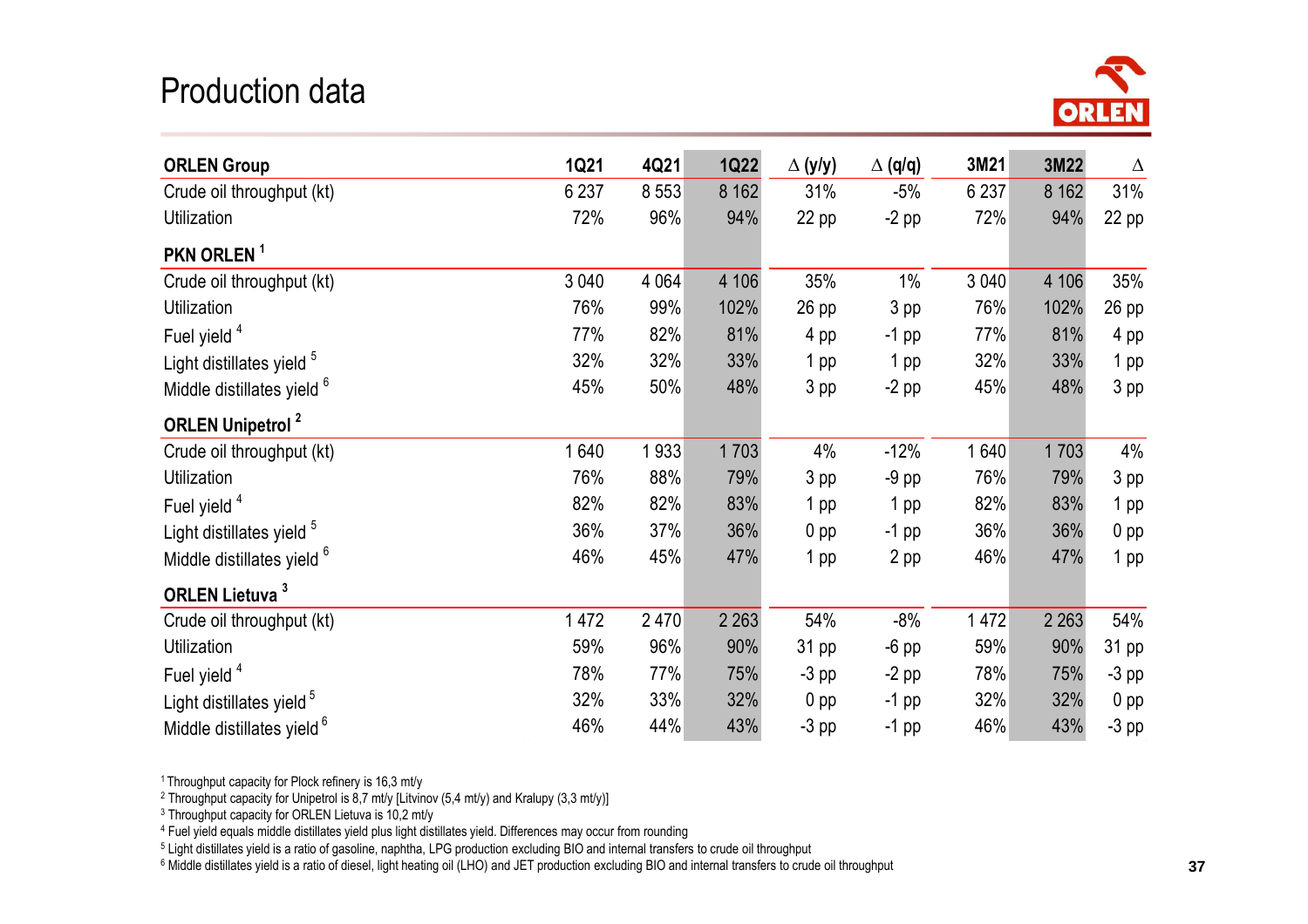### **Dictionary**



**Model refining margin** <sup>=</sup> revenues (93,5% Products <sup>=</sup> 36% Gasoline <sup>+</sup> 43% Diesel <sup>+</sup> 14,5% HHO) - costs (100% input: crude oil and other raw materials).

Total input calculated acc. to Brent Crude quotations. Spot market quotations.

**Model petrochemical margin** <sup>=</sup> revenues (98% Products <sup>=</sup> 44% HDPE <sup>+</sup> 7% LDPE <sup>+</sup> 35% PP Homo <sup>+</sup> 12% PP Copo) - costs (100%input =  $75\%$  Naphtha +  $25\%$  LS VGO). Contract market quotations.

**Fuel yield** <sup>=</sup> middle distillates yield <sup>+</sup> gasoline yield (yields calculated in relation to crude oil)

**Working capital (in balance sheet)** <sup>=</sup> inventories <sup>+</sup> trading receivables and other receivables – trading liabilities and other liabilities

**Working capital change (in cash flow)** <sup>=</sup> changes in receivables <sup>+</sup> changes in inventories <sup>+</sup> changes in liabilities

**Net debt** <sup>=</sup> (short-term <sup>+</sup> long-term loans, borrowings and bonds) – cash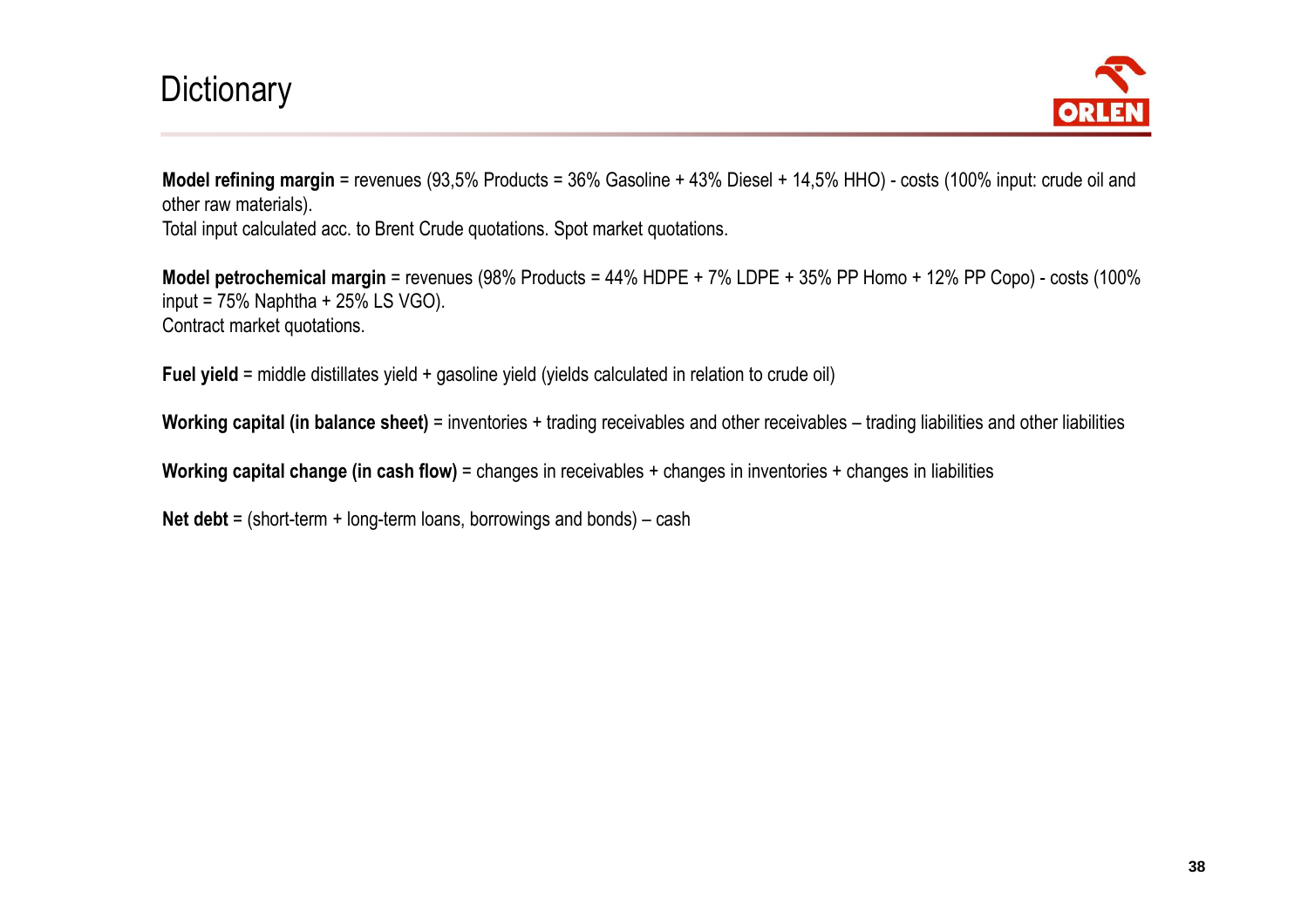### **Disclaimer**



This presentation ("Presentation") has been prepared by PKN ORLEN S.A. ("PKN ORLEN" or "Company"). Neither the Presentation nor any copy hereof may be copied, distributed or delivered directly or indirectly to any person for any purpose without PKN ORLEN's knowledge and consent. Copying, mailing, distribution or delivery of thisPresentation to any person in some jurisdictions may be subject to certain legal restrictions, and persons who may or have received this Presentation should familiarize themselves with any such restrictions and abide by them. Failure to observe such restrictions may be deemed an infringement of applicable laws.

This Presentation contains neither <sup>a</sup> complete nor <sup>a</sup> comprehensive financial or commercial analysis of PKN ORLEN and of the ORLEN Group, nor does it present its positionor prospects in <sup>a</sup> complete or comprehensive manner. PKN ORLEN has prepared the Presentation with due care, however certain inconsistencies or omissions might have appeared in it. Therefore it is recommended that any person who intends to undertake any investment decision regarding any security issued by PKN ORLEN or its subsidiariesshall only rely on information released as an official communication by PKN ORLEN in accordance with the legal and regulatory provisions that are binding for PKN ORLEN.

The Presentation, as well as the attached slides and descriptions thereof may and do contain forward-looking statements. However, such statements must not be understood asPKN ORLEN's assurances or projections concerning future expected results of PKN ORLEN or companies of the ORLEN Group. The Presentation is not and shall not be understood as <sup>a</sup> forecast of future results of PKN ORLEN as well as of the ORLEN Group.

It should be also noted that forward-looking statements, including statements relating to expectations regarding the future financial results give no guarantee or assurance that such results will be achieved. The Management Board's expectations are based on present knowledge, awareness and/or views of PKN ORLEN's Management Board'smembers and are dependent on a number of factors, which may cause that the actual results that will be achieved by PKN ORLEN may differ materially from those discussed in the document. Many such factors are beyond the present knowledge, awareness and/or control of the Company, or cannot be predicted by it.

No warranties or representations can be made as to the comprehensiveness or reliability of the information contained in this Presentation. Neither PKN ORLEN nor its directors, managers, advisers or representatives of such persons shall bear any liability that might arise in connection with any use of this Presentation. Furthermore, no information contained herein constitutes an obligation or representation of PKN ORLEN, its managers or directors, its Shareholders, subsidiary undertakings, advisers or representatives of such persons.

This Presentation was prepared for information purposes only and is neither <sup>a</sup> purchase or sale offer, nor <sup>a</sup> solicitation of an offer to purchase or sell any securities or financial instruments or an invitation to participate in any commercial venture. This Presentation is neither an offer nor an invitation to purchase or subscribe for any securities in any jurisdiction and no statements contained herein may serve as <sup>a</sup> basis for any agreement, commitment or investment decision, or may be relied upon in connection with anyagreement, commitment or investment decision